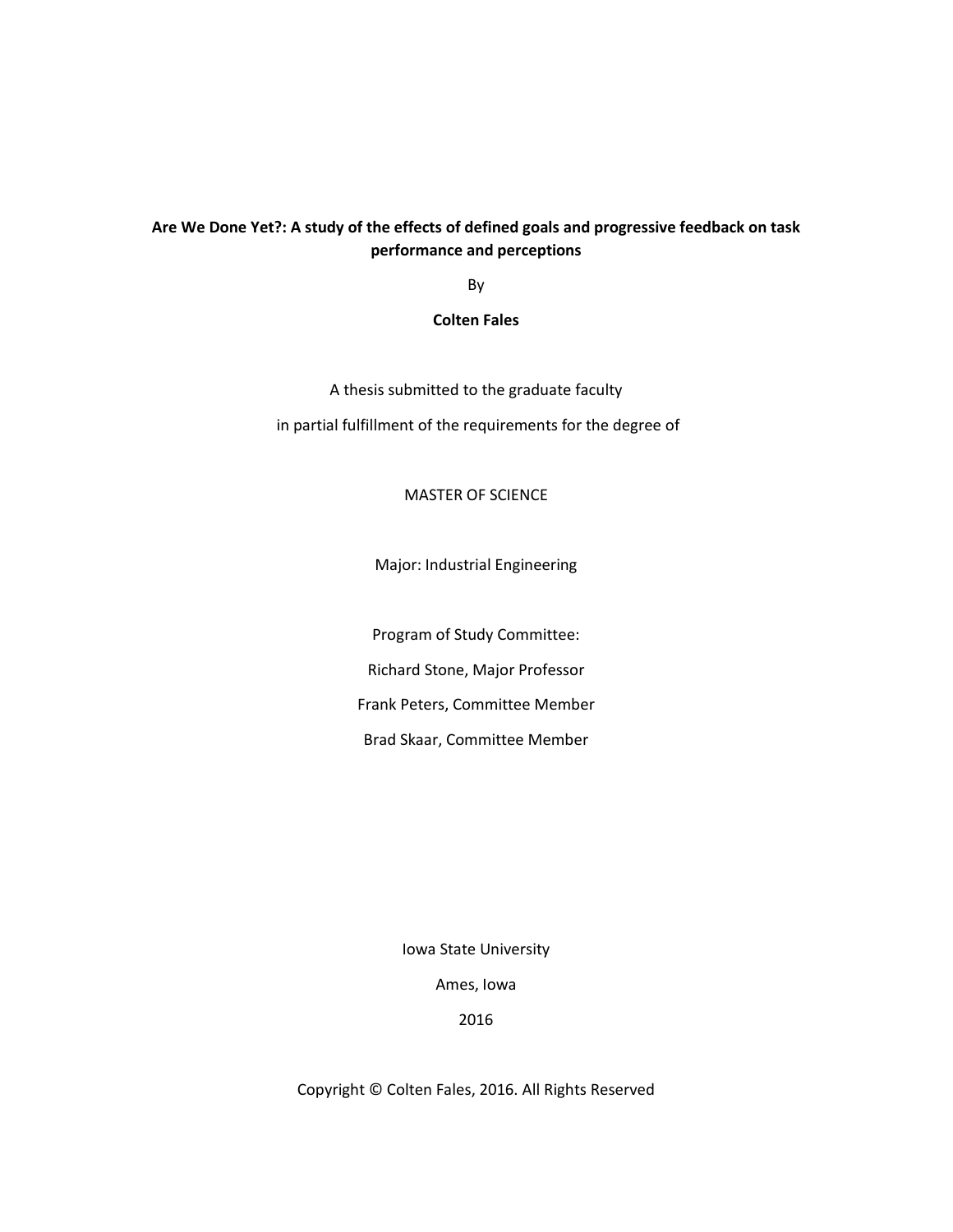# **Table of Contents**

| Page |
|------|
| i.   |
| Ϊİ   |
| iii  |
| 1    |
| 2    |
| 4    |
| 10   |
| 16   |
| 17   |
| 18   |
| 19   |
| 22   |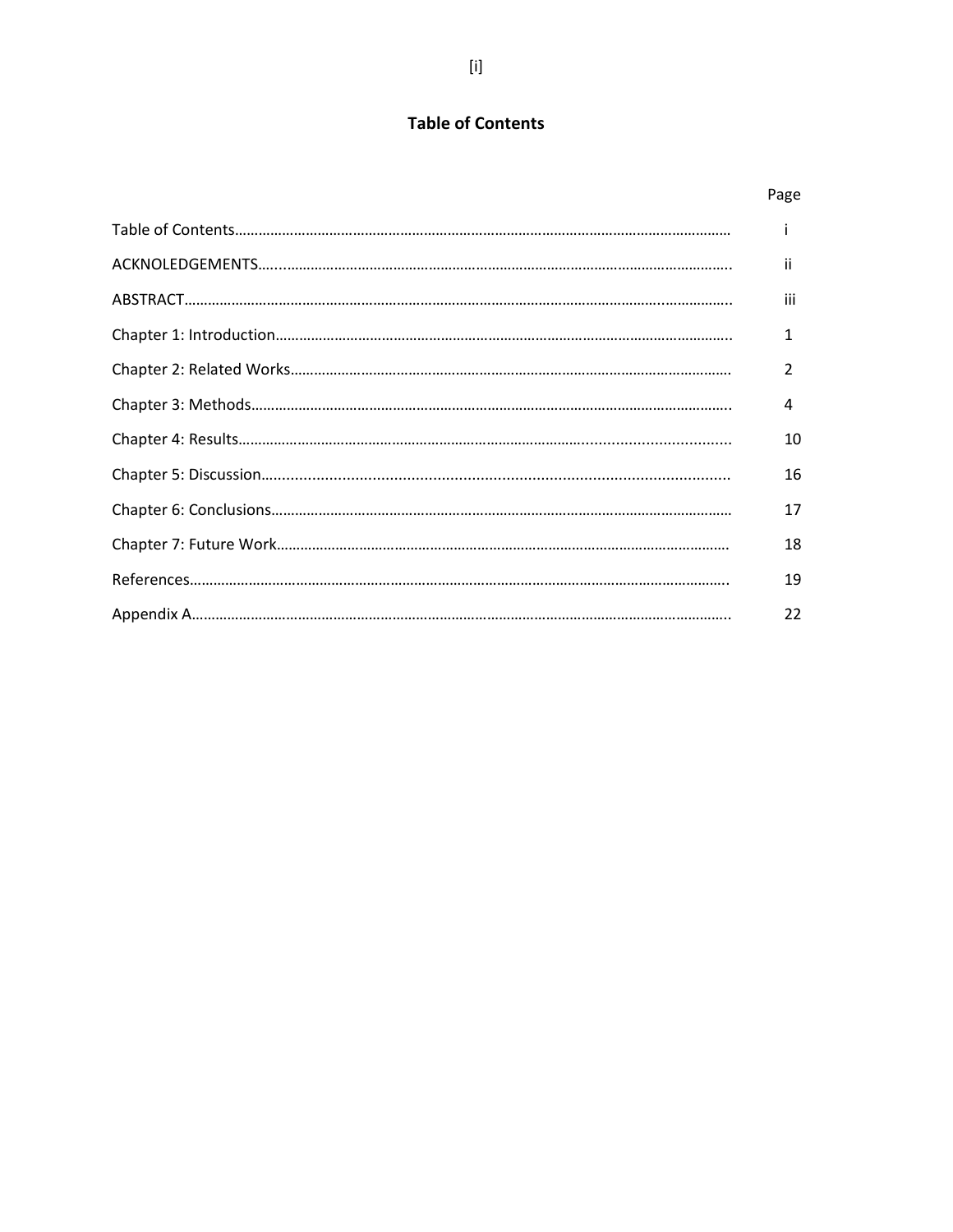## **Acknowledgements**

First and foremost, I would like to give a big thank you to Dr. Stone, who has been a great resource, confidant, and mentor throughout this thesis project. We hit some major bumps along the way, but he never lost hope in me or our process. Meetings often went awry, but never lost the key aspect of exchanging knowledge, ideas and expertise.

Next I would like to thank the other members of my committee, Drs. Skaar & Peters. For your guidance on prior projects and insight to the research process, your support was greatly appreciated in all its forms.

Last, but not least I would like to send my appreciation out to all my friends and family. Specifically, I would like to thank the rest of Stone's research cohort for their help in everything from the study breaks that covered random yet interesting topics to the serious times when help was needed in a last minute experiment or taking the time to read through and provide insight about the wording of a paragraph. More importantly I would like to thank my family for their unwavering support and understanding in this endeavor. Whether it was a late night phone call as I felt like I was about to crack to sending words of encouragement when I couldn't make it hope for a holiday, you were always there.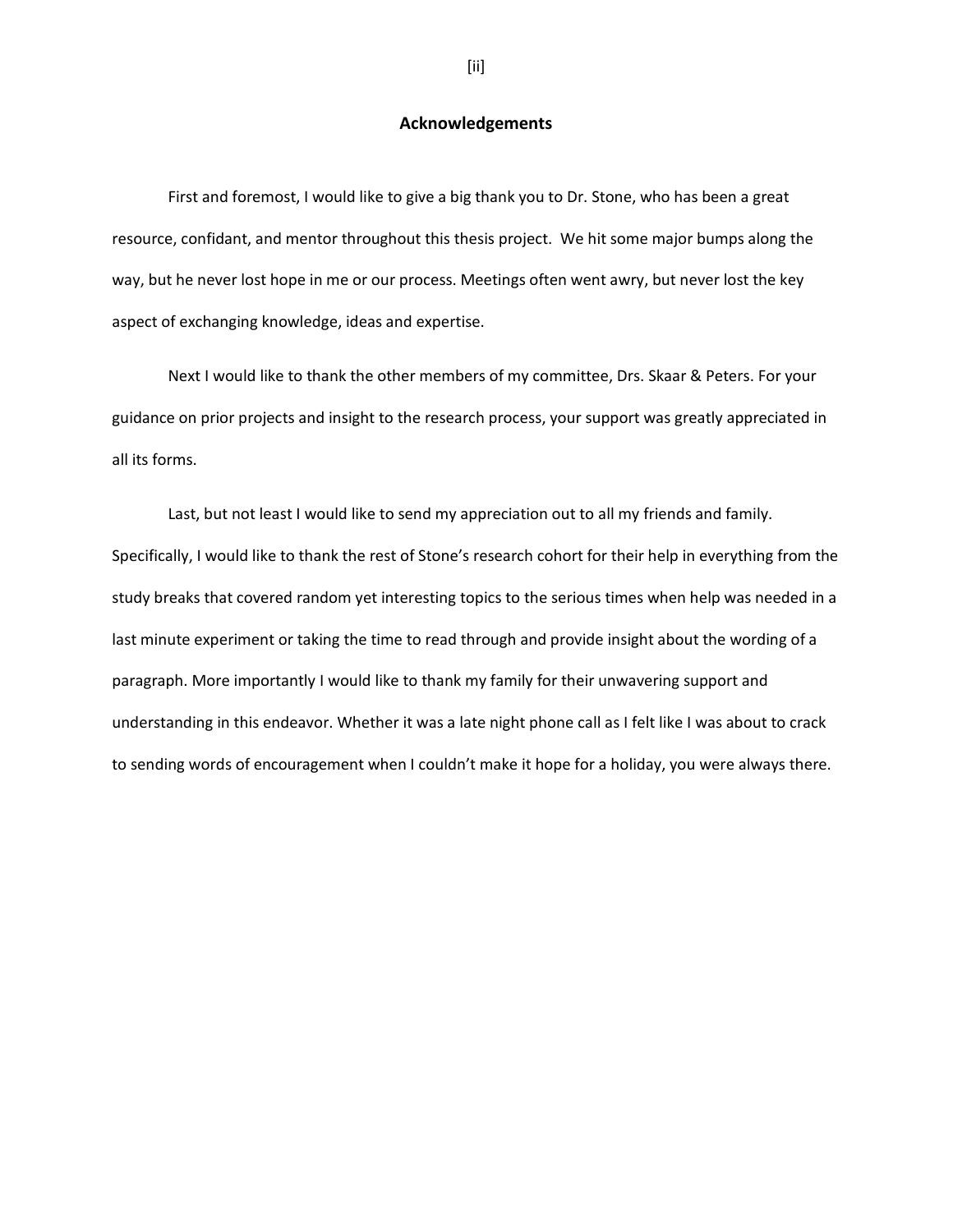### **Abstract**

For years, goals have been a focus of improving human performance, but with a variety of goals and performance metrics, determining sources of change and their effects on performance can be difficult to understand for application. Currently, goals are applied to nearly every task accomplished in industry or personal health, and this study attempts to pinpoint sources of improved performance measures based on goal definition and availability of feedback. Once dissected and identified this study will show what measures of performance can be optimized by an authority figure by manipulating goal definition and availability of feedback. This study approached the problem by giving a well-defined goal and a poorly defined goal to each participant, then compare groups whom were allowed to have progressive feedback vs those whom received no feedback. In summation, it was found that both goal definition and progress feedback had effects on performance, motivation and perceived exertion respectively.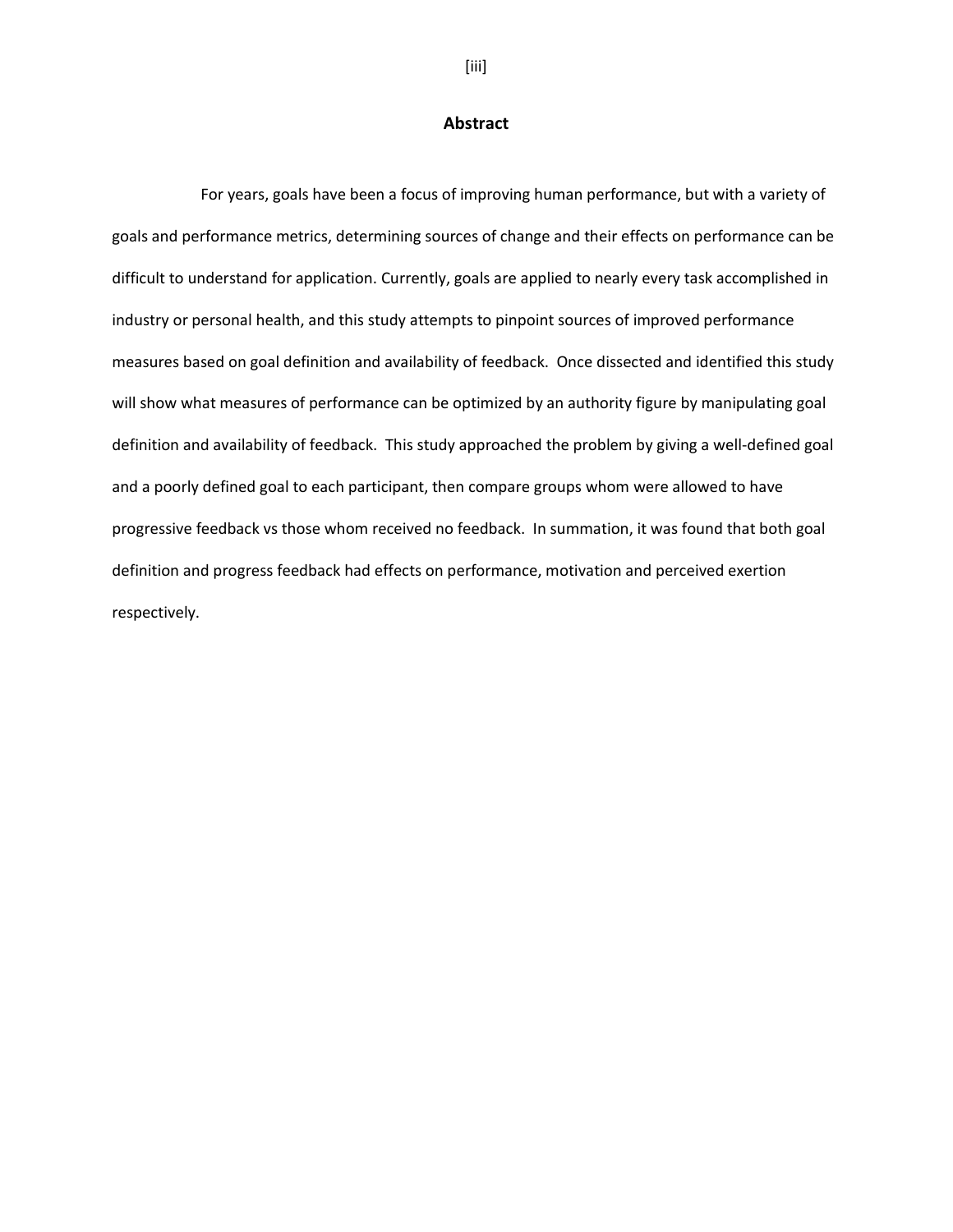## **Chapter 1: Introduction**

The role of any manager, floor supervisor, or personal trainer position is to improve the performance of those working under them. The most commonly used tool to improve human performance without large changes to the actual design of the task is to apply a goal to the task. Examples could include number of parts produced per day, or even a personal record to beat. Research suggests when given a goal, people have more motivation (Locke, 1996), and with more motivation it's expected that people perform task-specific goals more effectively. Task specific goals are goals that are attributed to having a strong correlation between effort and performance. This increase in actual performance has research linked to the self-determination theory of motivation. The self-determination theory states how having a goal increases motivation to complete a task. More specifically, goals can enhance feelings of competence and intrinsic motivation (Vallerand, Edward, & Ryan, 2013).

Goals have been researched in a variety of ways, but this study will examine goals in two ways: 1) the initial definition of the goal, and 2) feedback on the progression of the goal. This study will prove how specific performance factors are affected by a goal's definition and/or the progress feedback given. A plethora of tools have been developed to define good goals, most popular is the use of the S.M.A.R.T. (Specific, Measureable, Achievable, Realisitic, and Time-Bound). Additionally, within the realm of human-computer interaction research has been done to define when progress feedback is useful and effective.

Progress feedback, or feedback on how much has shown to have mixed effects on performance. In a study by Couper (2001), there was no evidence to suggest that the presence of progress feedback helped with the completion rate of the task of online surveys. Conversely when progress feedback created a mismatch between actual progress and supplied feedback in which the progress bar showed less progress than the actual, in turn completion rates for surveys declined. This shows a decrease in actual performance, mostly in part because of the decrease in the perceived performance linking back

[1]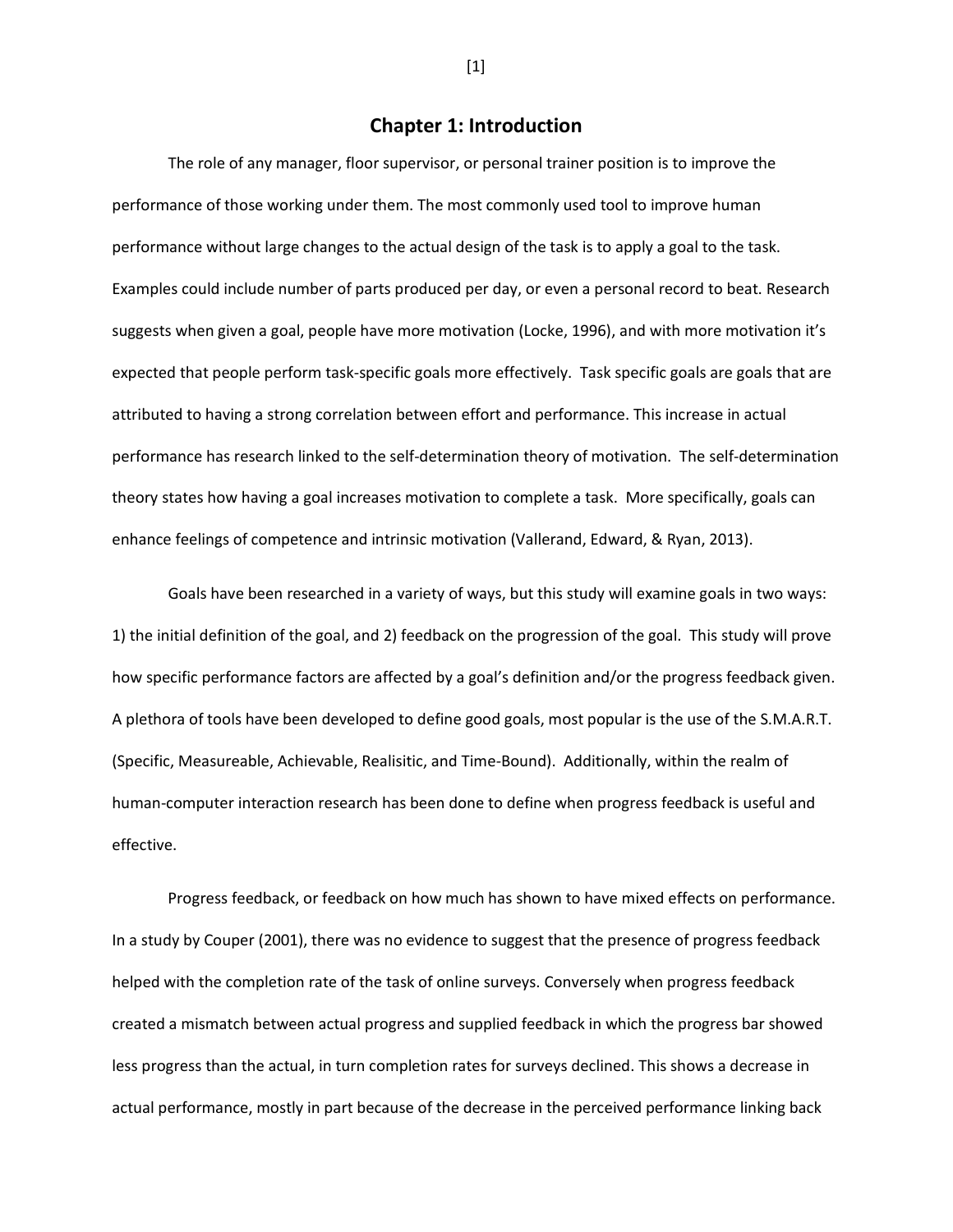to the loss of competence in the task. Theoretically, people with a goal without progress feedback will complete a task similarly or worse than people who are given feedback. This argument seems revolves mostly around cognitive tasks, and is difficult to transfer to physical tasks.

## **Chapter 2: Related Works**

### Progress Feedback

Feedback can take many forms and has been studied in many ways from positive vs negative feedback and its effect on empathy and performance, but this study focusses more on progress feedback. Progress feedback can be displayed in many different ways, but most commonly progress bars. Progress bars have been study most aggressively completing surveys and other interactions between humans and computers.

One study examined the role of feedback on task performance. In which presence of progress feedback was changed when completing a survey. It was found that the completion rates of cognitive tasks remained unchanged whether a progress bar was present or not (Couper 2001).In a study by Yan (2010) it was found that feedback helps with completion rates of surveys when the surveys were short, but can reduce when survey completion rates for longer tasks or when feedback is slower than the actual completion. Similarly, Heerwegh and Loosveldt found evidence that suggests that presence of progress feedback does not help with the completion rates of online surveys and questionnaires.

#### **Motivation**

Task completion is also affected by how motivated people are to do the task, but there are many forms of motivation. In the self-determination theory of motivation, there are three types of motivation: extrinsic, intrinsic, and amotivation. The primary difference in each of these motivations is the source.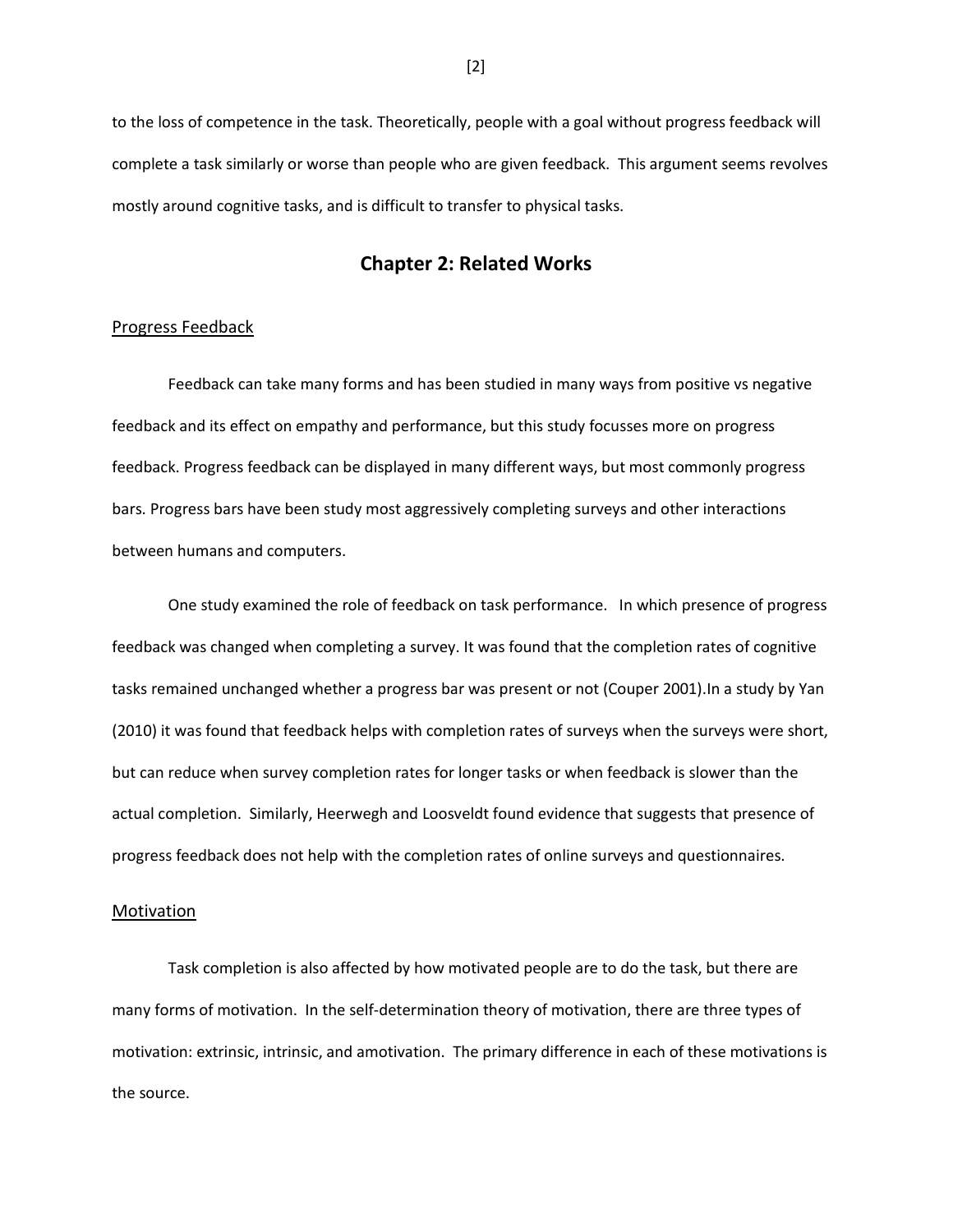Extrinsic motivation is any type of motivation that comes from an outside source. One example would be when a boss or personal trainer presents a task. According to the self-determination theory, extrinsic motivation is further broken down into 4 subcategories external regulation, introjected regulation, identified regulation and integrated regulation (Lonsdale, 2008). Extrinsic motivators run a spectrum from the fully external such as rewards to more internal extrinsic motivation such as feeling of personal importance, guilt or shame, or even internal rewards and punishments (Lonsdale, 2008).

Internalized motivations are very similar to intrinsic motivations both of which are solely internal motivators. Intrinsic motivation is when a task is completed out of the enjoyment one gets from doing the task (Ryan and Deci, 2000). Similarly, Ryan and Deci looked at different ways to change intrinsic motivation and found that giving positive or negative feedback would increase or decrease intrinsic motivation, respectively. Additionally, when extrinsic motivators are added to a person's previously intrinsically motivated task, the intrinsic motivation is severely undermined because of the behavior (Ryan and Deci, 2000).

### Perceptions of Fatigue and Exertion

A company normally only cares about the results that their workers achieve, but their perceptions of work are a second consideration. Perceptions of work, such how hard people feel they are working or how tiring they find work, play an important role on the motivation to do the task as discussed earlier with the self-determination theory. These perceptions focus on feelings of self-worth and competence, leaving perceived fatigue and exertion undetermined.

Originally Borg developed a way to measure perceived exertion that correlates strongly to heart rate, this measurement tool became known as the Borg RPE (rated perceived exertion) scale (6-20). The Borg RPE scale is a scale that tracks the amount of effort an individual believes him or her is utilizing to continue/ finish a task. This scale has since been used to determine correlations between perceived

[3]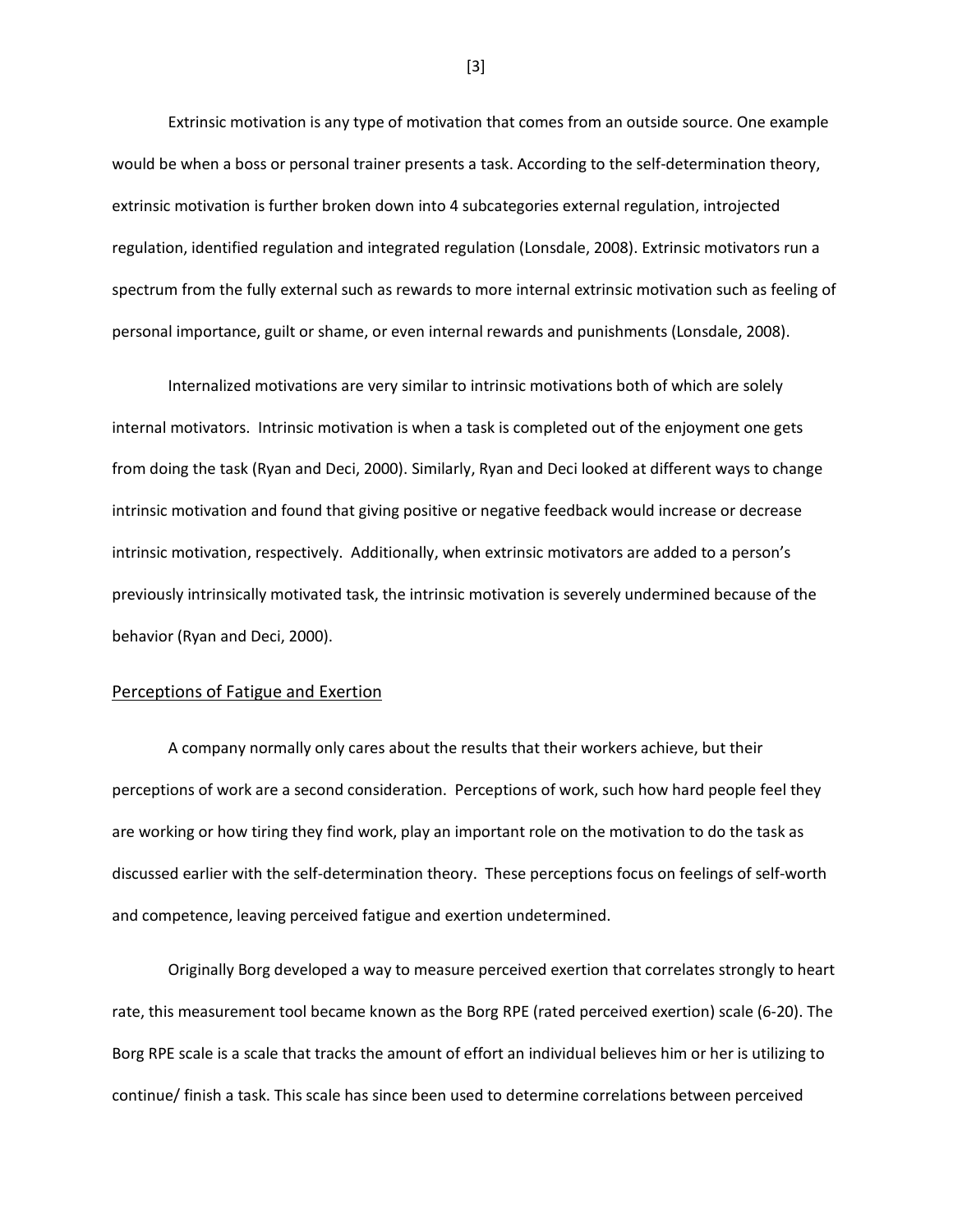exertion and actual performance. One study in particular by Currell and Jeukendrup in 2008, looked at the perceived effort of a 10 km cycling task with and without high-tempo music. The study concluded that with high tempo music an average 2% improvement in performance was found (Currell and Jeukendrup, 2008).

Borg also created a method for measuring perceived fatigue, now known as the Borg RPF (rated perceived fatigue) scale. Similar to the Borg RPE the Borg RPF scale measures how tired or physically tried a person is from completing a specific task. One research study looked at the interaction of motivation and fatigue at varying levels and found that when persons were less motivated they also reported a higher amount of perceived fatigue. For the purpose of this experiment when a participant is in the "good goal" level they will exhibit both higher motivation and lower perceived fatigue

## **Chapter 3: Methods**

#### Objective

The purpose of this study was to determine how participants' collective performance (motivation, perceptions of task, and task achievement) change with goal definition and absence of feedback.

### Hypothesis

**Hypothesis 1:** A well-defined goal will improve performance\* of the task.

**Hypothesis 2:** Progress feedback being constantly updated and available will improve performance\*.

**\***performance as measured by the five dependent variables

### Participants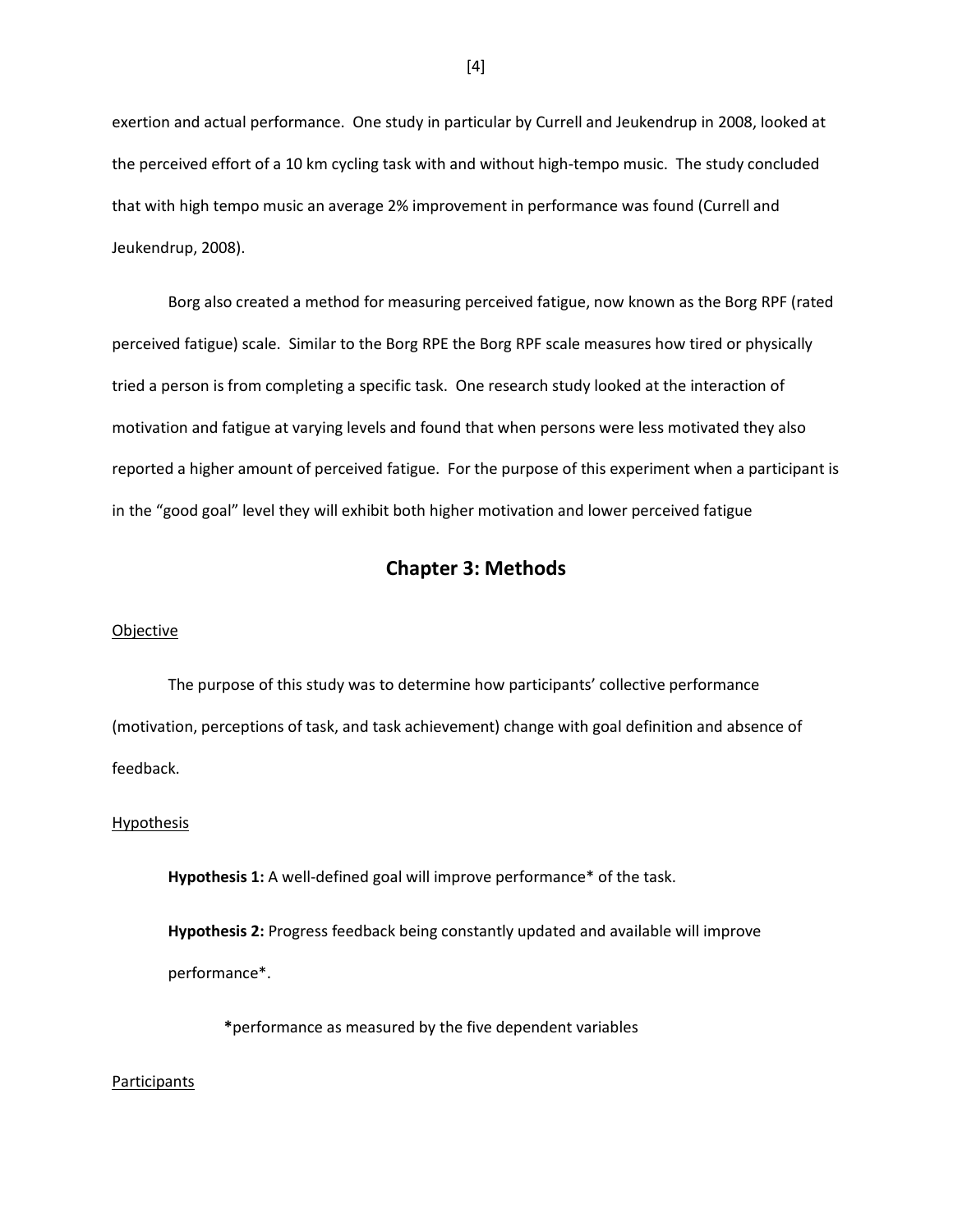The participants for each experiment were volunteers from a 200 level Industrial Engineering course and other volunteers from around campus. In total 29 participants completed the first experiment and was comprised of 7 females and 22 males. The range of age for this groups was 19 to 35 with an average age of 23 years old. For the second experiment there were 13 participants with an average age of 22 and a range of 19 to 28 years.

All participants who completed the study met the minimum heath requirements for safe biking such as good cardiovascular health and joints. Also potential participants who were avid bikers were excluded from the study. Participants were randomly assigned to each group and were further randomized with a Latin square (for goal definition IV).

Task

Participants were tasked with biking on a stationary bike, on two separate occasions. For one visit participants were asked to "bike as hard as as they could **for two miles**" and another was to "bike as hard as they could **until asked to stop**".

#### Experiment Procedure

Participants arrived at the testing location and were immediately given an informed consent and briefing of the study. Next initial data was taken of the participants including resting heartrate, demographic data, and cycling motivation. Once data was taken participants were asked to perform an agility ladder drill (icky shuffle/ slalom/ cyclone shuffled) to baseline fatigue.

Upon finishing the first latter drill participants were instructed on how to interpret scales for motivation, Borg CP, and Borg RPE. Once orientated with the scales participants were asked to bike in one of two scenarios ("Bike until I say stop"/" Bike for two miles") on first visit then returning again 24 hours later to complete the second scenario.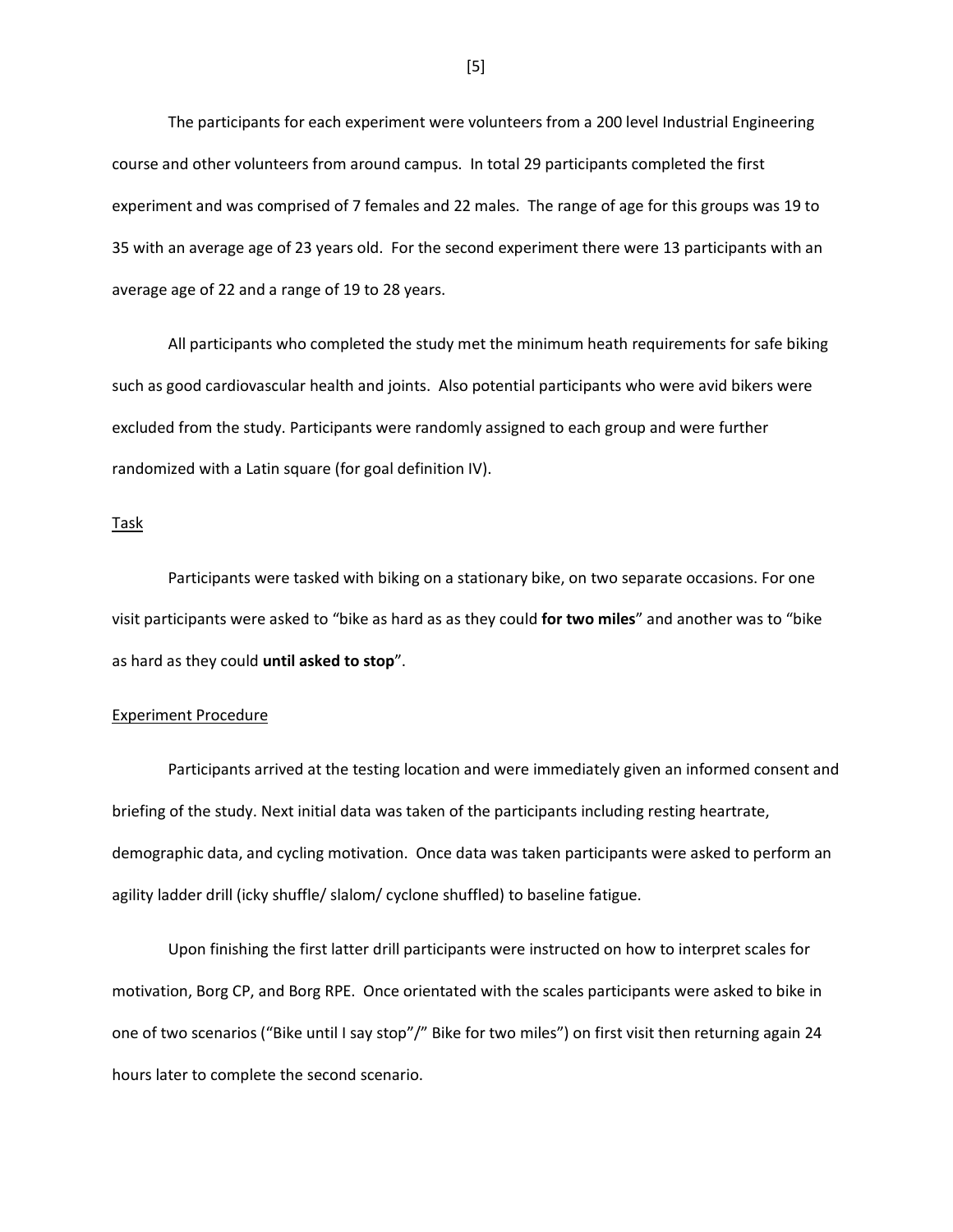During the task, participants were prompted every half mile traveled to report their motivation to continue biking, how tired they felt and how hard they believed themselves to be working. This continued until participants completed a distance of 2 miles at which they were asked to stop and complete the agility drills again. Once both scenarios were completed, participants were asked to complete a short survey about their experiences in the experiment (see page 22 for list of questions ).





#### Independent Variables:

This study utilizes two independent variables the first being goal definition at two different levels one being a well-defined goal ("Bike as hard as you can for 2 miles") and the other being poorly defined and more ambiguous ("Bike as hard as you can until I say stop").

The second independent variable being manipulated in this study is the availability of progressive feedback. Similar to the first independent variable, feedback availability also has two levels. One level gives the participant continuous progressive feedback throughout the task allowing them to see how much of the task is left and draw conclusions about their pace during the task. The second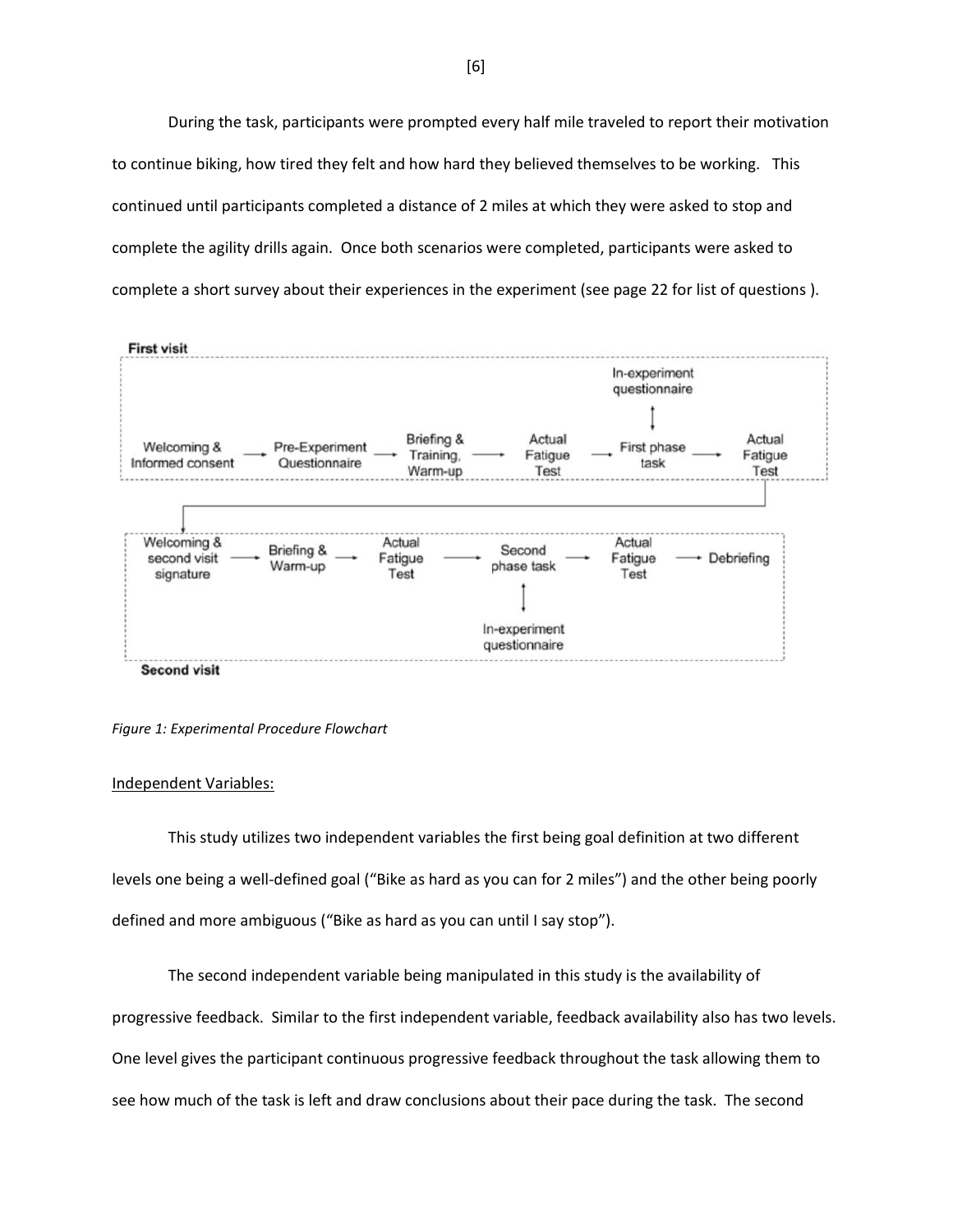takes the participants feedback on progression. The lack of feedback removes any indications of how fast participants are completing the task or how close they are to finishing it.

### Dependent Variables

- *Perceived Exertion* was measured using the Borg RPE Scale from 6 to 20, six meaning no exertion and twenty meaning maximum exertion. At each half mile participants were queried about how hard they felt they were working to complete the task.
- *Perceived Fatigue* was measured using the Borg CP Scale from 0 to 10, zero meaning no fatigue and ten meaning maximum fatigue. At each half mile participants were queried about how tired they felt they were to complete the task.
- *Actual Exertion* was measured by using both speed and heart rate as participants biked. Speed was calculated by using the time stamps of each half mile increment. Heart rate was collected using a Fitbit Charge.
- *Actual Fatigue* was measured as time to complete agility ladder drill and the number of errors incurred during the drill. The foot pattern in question to complete the drill was a two feet in q foot out alternating sides of the "out foot" as the participant progressed through the ladder. The agility drill was done immediately before and after participant's completed each individual cycling task.
- *Level of Motivation* was measured on a scale from 0 to 10, zero meaning no motivation to continue biking and ten meaning no motivation to quit biking. At each half mile participants were queried about the amount of motivation they had to continue with the task of biking.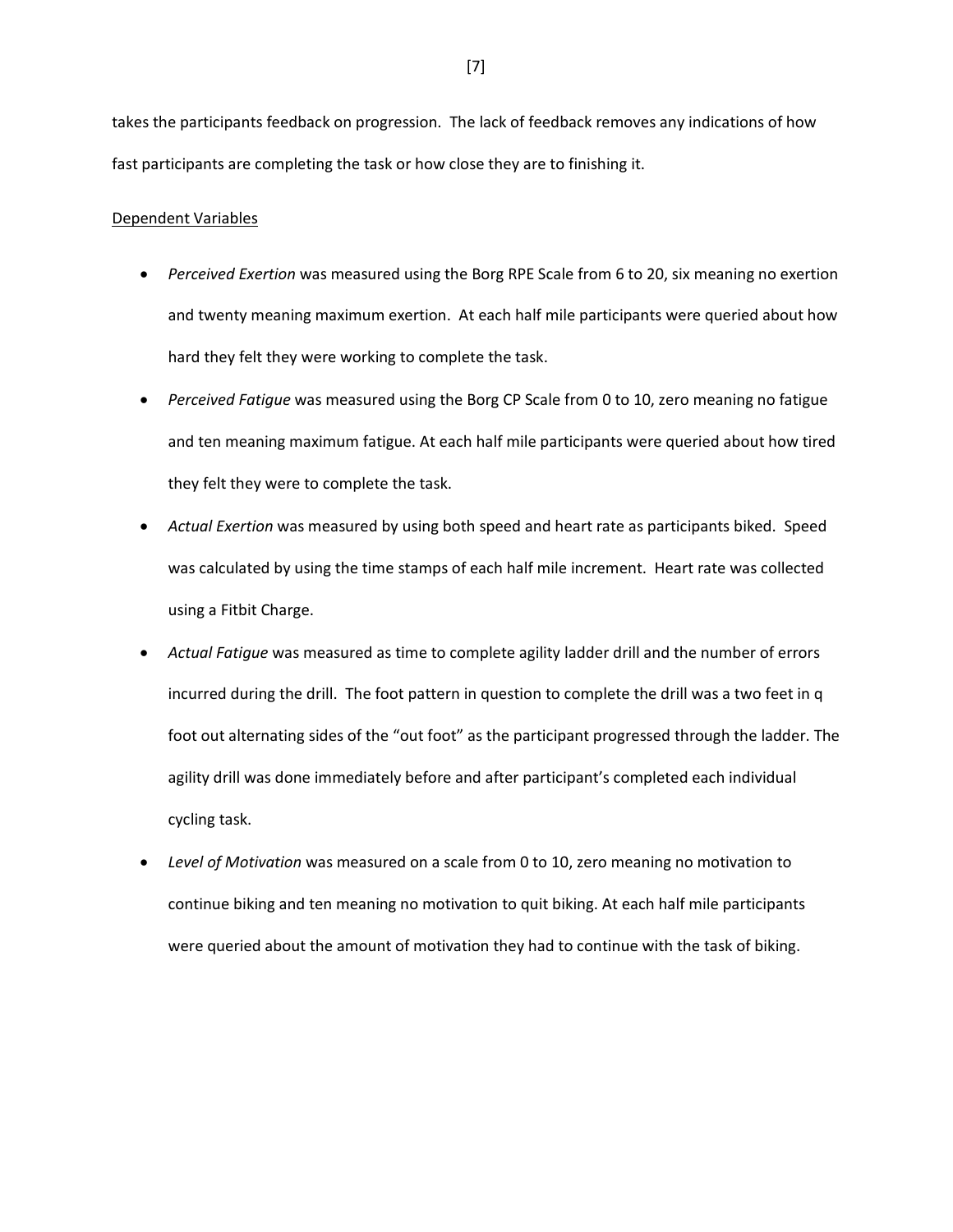| Variable                                         | Metric                                                                                | Units                                   | Data Type    |
|--------------------------------------------------|---------------------------------------------------------------------------------------|-----------------------------------------|--------------|
| Motivation                                       | <b>Subjective Rating</b>                                                              | Self-Reported Likert Scale<br>$(0-10)$  | Quantitative |
| <b>Actual Exertion (Total &amp;</b><br>Interval) | Speed                                                                                 | Feet per second                         | Quantitative |
| <b>Actual Fatigue</b>                            | Change in Time to<br>complete<br>(After-Before)<br>Change in Errors<br>(After-Before) | Seconds and Number of<br>Errors         | Quantitative |
| <b>Perceived Exertion</b>                        | Borg RPE Scale                                                                        | Self-Reported Likert Scale<br>$(6-20)$  | Quantitative |
| <b>Perceived Fatigue</b>                         | Borg CP Scale                                                                         | Self-Reported Likert Scales<br>$(0-10)$ | Quantitative |
| Open Ended survey<br>Questions                   | <b>NA</b>                                                                             | <b>NA</b>                               | Qualitative  |

*Table 1: Dependent Variables with metrics and units* 

### Experimental Design

This study was done as a factorial design, using a within subjects to measure performance across goal and no goal. Additionally, for the within-subjects design, a Latin Square was applied to block for any effects that could have occurred between the two visits. Conversely feedback was examined as a between subjects design.

### Data Analysis Plan

Data were analyzed using five independent two-way ANOVA tests, one for each dependent variable. Average speed for the two mile interval will be calculated and compared in a mixed-model full factorial two-way ANOVA test. Averages of perceived fatigue, perceived exertion, and motivation that were collected throughout the experiment were calculated and compared using a mixed- model full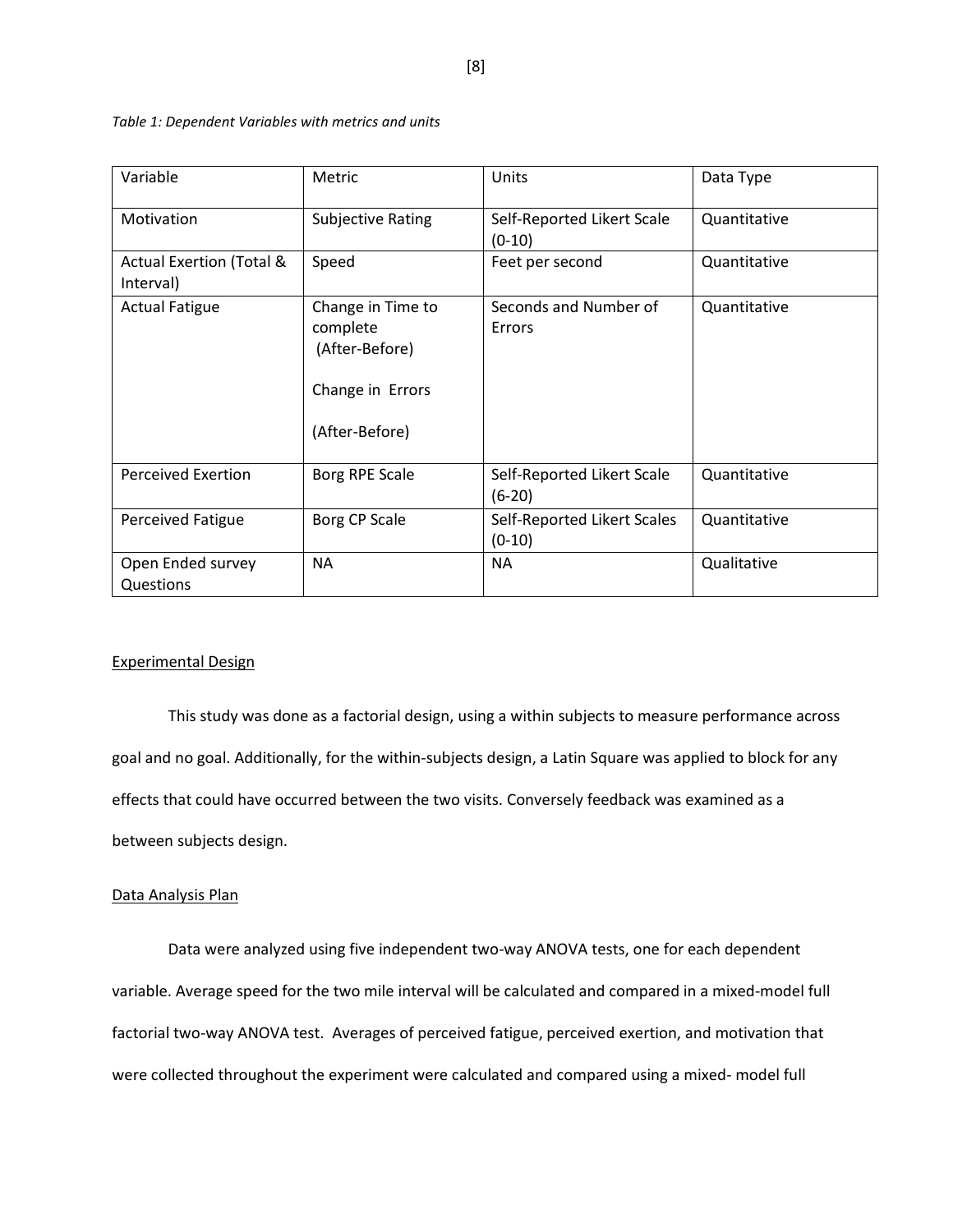factorial two-way test. Lastly actual fatigue takes the average time and errors from two agility ladder drills before each task and calculates the difference from two cycles of the same drill after the task. This number shows the fatigue created by the experiment. Next, the difference between the tasks was calculated (i.e. Fatigue<sub>goal</sub>-Fatigue<sub>No Goal</sub>) and compared using a within subjects t-test followed by a oneway ANOVA test for feedback.

Once finished all significant findings were further analyzed using both Tukey's HSD post hoc test and Least Square Means Estimates to determine directionality. Additionally effect size and Cohen's D were calculated to show effective differences between samples.

### Testing Environment

The study was completed using a stationary bike, in a sterile lab setting. The bicycle displayed the distance, time, and resistance were shown to one group and we blocked in the other group. Additionally, a Fitbit Charge was placed on the wrist of the participant to track heart rate.

### **Limitations and Assumptions**

While this study addresses some of the larger limitations from an earlier study, but still is limited in some of its dependent variables. Initially it was expected that the chosen agility drill on a 12 ft. agility ladder would be enough to find significance in errors or time to complete. While a good method, it would be recommended to utilize a more complex drill or a longer ladder to aid in finding and effective fatigue. Similar to the agility ladder, while a Fitbit is an easy to use tool to collect heart rate. The Fitbit also lacked the expected sensitivity, sometimes needing to extrapolate over 15-60 second intervals which skewed the data. Lastly it was assumed that no participant, engaged in any activity outside, their daily routine that could have skewed the data one way or another.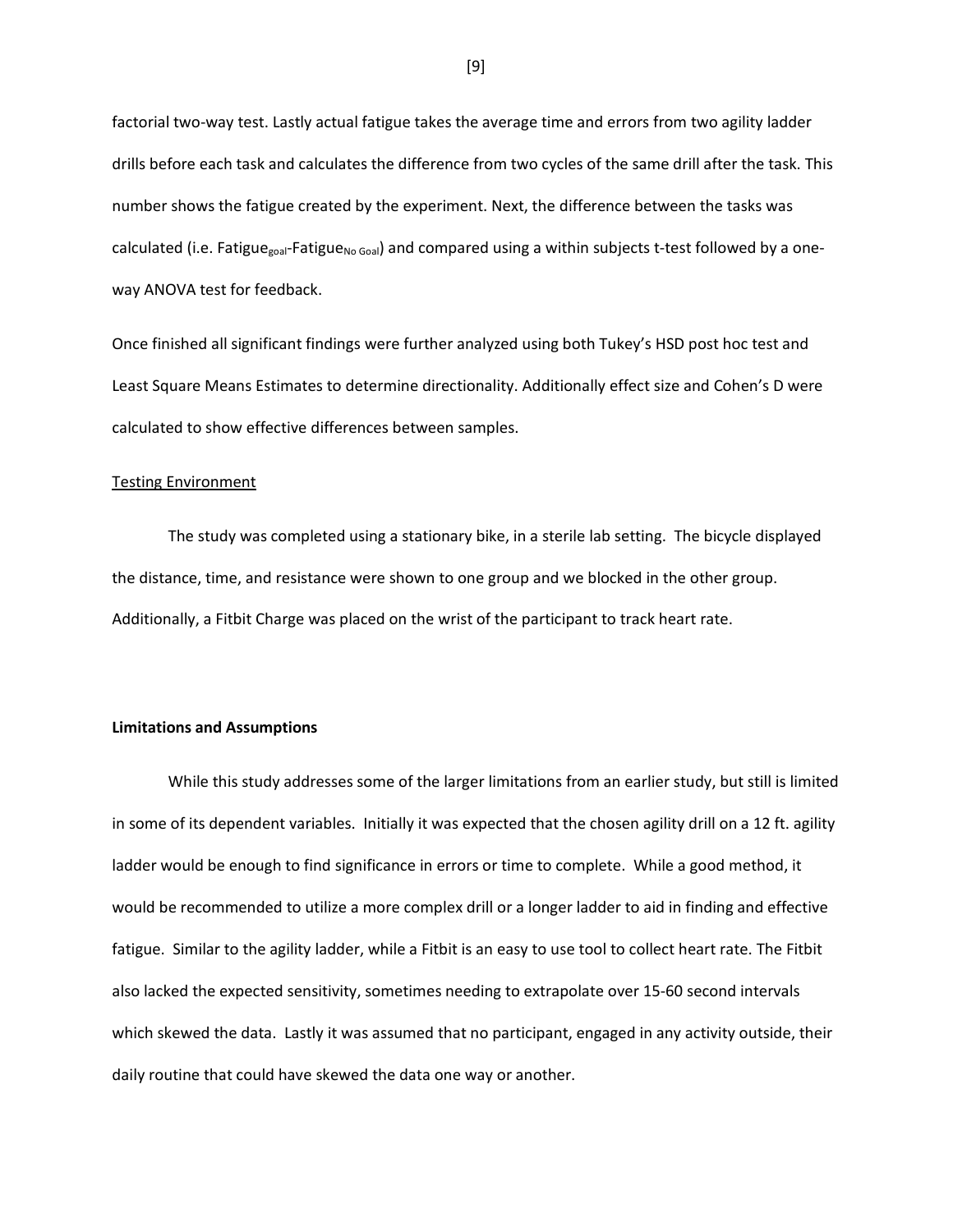# **Chapter 4: Results**

#### Quantitative Summary

Performance of this cycling task was measured across 5 metrics: motivation, actual exertion, actual fatigue, perceived exertion, and perceived exertion. In hypothesis one, it was suspected that regardless of feedback that performance would increase when participants were given a goal. This hypothesis was partially proven true, due to an increase in motivation. When participants are given a defined end goal ("bike as hard as you can for 2 miles") there was no evidence to suggest that they actually completed the task more quickly. Similarly, when perceptions of the task were examined the goal did not perceive themselves as working harder of feeling more fatigued throughout the task.

Conversely self-reported motivation did prove to be effected as the definition of the goal changed. Tukey's HSD post hoc test and the Least Square Means Estimates we see that a well-defined goal increases motivation. This follows what is found in the literature that when a goal is present people feel more motivated because they have something towards which they are working. This study found that a well-defined goal increased motivation by just over .15 points on a 10 point scale (table 16). This may not seem like much only being a 1.7% difference it also shows a Cohen's D of .34 meaning it's a difference between the two groups, which not only is significant but is also applicable. Another important note is that with increased motivation there was no evidence to suggest an increase in speed or decrease in perceived fatigue which was found in the literature.

The second hypothesis stated that performance would increase when feedback was given to participants. With feedback it was expected that participants would have greater motivation as they gained competence in completing the task, the data does not support such a relationship. Additionally

[10]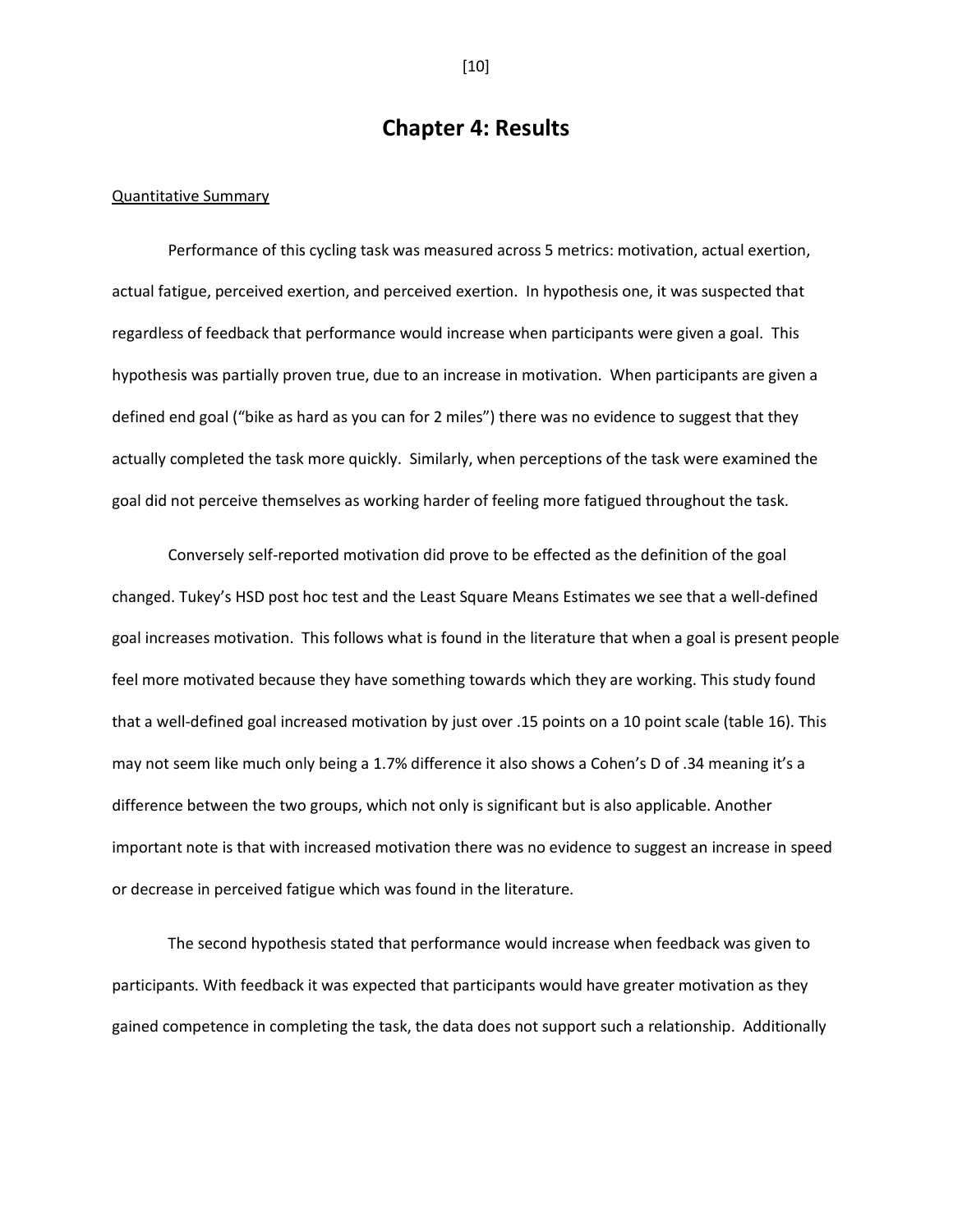feedback does not show any evidence to suggest increased actual exertion or decrease in fatigue of either kind (actual or perceived).

The data do support that perceived exertion is significant, showing that the absence of feedback is linked to higher reports of perceived exertion. The effective difference between having progressive feedback and the lack of perceived exertion was calculated to be just under .25 on a scale from 6-20. Additionally with a Cohen's D approaching .5, this effect size difference is small, bordering on moderate difference between a group, meaning it will show a larger change over a shorter interval.

#### Qualitative Data Summary

Once both tasks were completed a short survey was given to participants to allow them to share any insights about the experiment they wished to share. From these surveys (40) interesting trends emerged, for both the "feedback" and "no feedback" participants seemed to agree that the "poorly defined goal" level of Goal definition IV was more difficult to complete and left them feeling more tired. Additionally, for the feedback group, it appeared that the people who thought the well-defined goal was harder than the "No goal" were outnumbered two to one. The participants for the "No feedback" group were split more 50-50 with only a few more stating that the "poorly defined goal" was more difficult.

Participants also shared which task they felt made them work harder. This was actually a change across the Goal definition IV for many for the question about which task made them feel the most tired. A majority of participants said that they worked harder when they had a "well defined goal", rather than in the "poorly defined goal" where they felt more tired. This highlights the lack of correlation between perceived exertion and perceived fatigue.

[11]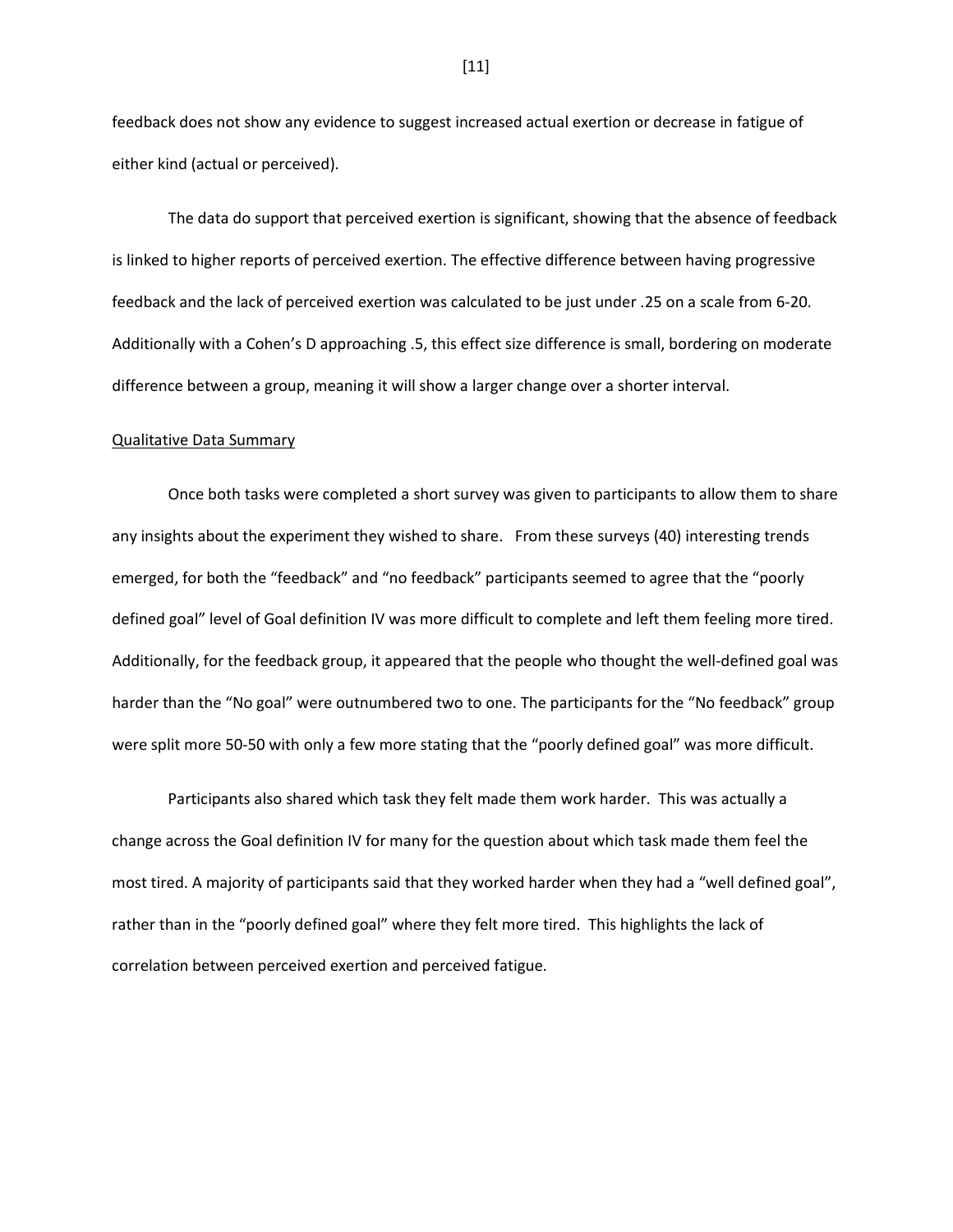# Perceived Exertion

# *Table 2: Perceived Exertion Two-Way ANOVA Test*

| <b>Source</b> | DF  | Sum of         | <b>Mean Square</b> | <b>F</b> Ratio |
|---------------|-----|----------------|--------------------|----------------|
|               |     | <b>Squares</b> |                    |                |
| Model         | 3   | 190            | 63                 | 6.2097         |
| Error         | 395 | 4020           | 10                 | Prob > F       |
| C. Total      | 398 | 4210           |                    | $0.0004*$      |

# *Table 3: Perceived Exertion Main Effect Tests*

| <b>Independent Variables</b>        | <b>Nparm</b> | <b>DF Sum of Squares</b> | <b>F</b> Ratio | Prob > F    |
|-------------------------------------|--------------|--------------------------|----------------|-------------|
| <b>Goal Definition</b>              |              | 0.46                     | 0.05           | 0.8312      |
| Available Feedback                  | 1.           | 190                      | 19             | $< 0.0001*$ |
| Goal Definition *Available Feedback |              | 0.00                     | 0.0000         | 0.9972      |

# *Table 4: Perceived Exertion Least Squares Means Estimates*

| <b>Available</b> | <b>Estimate</b> | <b>Std Error</b> | DF  | Lower 95% | Upper 95% |
|------------------|-----------------|------------------|-----|-----------|-----------|
| <b>Feedback</b>  |                 |                  |     |           |           |
| l Feedback       | 13              | 0.19             | 395 | 12.77     | 13.53     |
| l No Feedback    | 14.6            | 0.28             | 395 | 14.06     | 15.17     |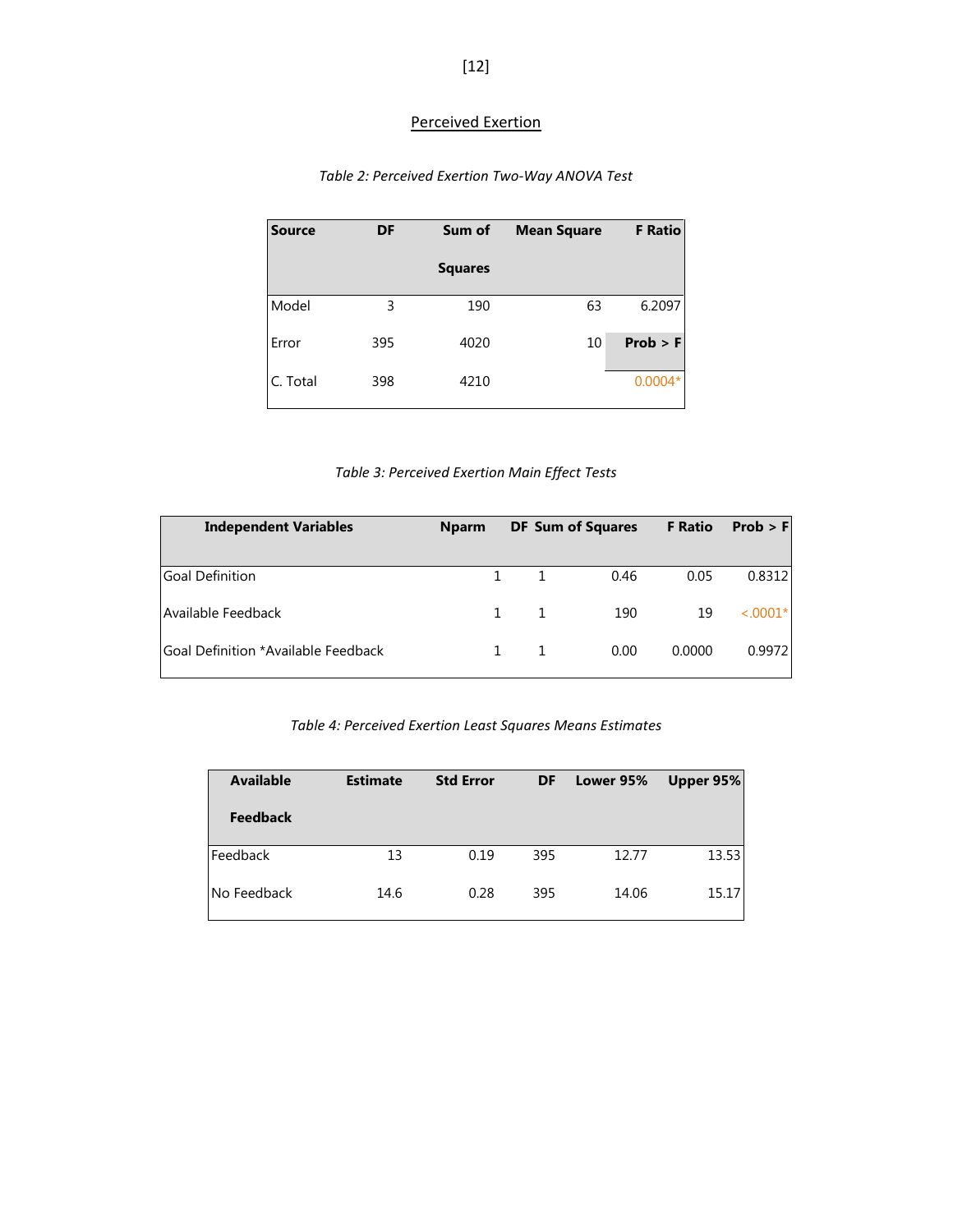|          | <b>Available Feedback</b> | <b>Difference</b> |      |         |               | Std Error t Ratio Prob> t  Lower 95% | Upper 95%   |
|----------|---------------------------|-------------------|------|---------|---------------|--------------------------------------|-------------|
| Feedback | - No Feedback             | $-1.47$           | 0.34 | $-4.31$ | $\leq 0.001*$ | -2.14374                             | $-0.800828$ |

## *Table 5: Tukey's HSD Pairwise Comparison for Perceived Exertion*

# Perceived Fatigue

*Table 6: Perceived Fatigue Two-Way ANOVA Test*

| <b>Source</b> | <b>DF</b> | Sum of         | <b>Mean Square</b> | <b>F</b> Ratio |
|---------------|-----------|----------------|--------------------|----------------|
|               |           | <b>Squares</b> |                    |                |
| Model         | 3         | 5              | 1.76               | 0.2579         |
| Error         | 396       | 2710           | 6.84               | Prob > F       |
| C. Total      | 399       | 2715           |                    | 0.8557         |

## *Table 7: Perceived Fatigue Main Effects Test*

| <b>Independent Variable</b>        | <b>Nparm</b> | DF | Sum of         | <b>F</b> Ratio | Prob > F |
|------------------------------------|--------------|----|----------------|----------------|----------|
|                                    |              |    | <b>Squares</b> |                |          |
| <b>Goal Definition</b>             |              | 1  | 0.806          | 0.118          | 0.7315   |
| Available Feedback                 |              | 1  | 2.16           | 0.316          | 0.5746   |
| Goal Definition*Available Feedback |              | 1  | 1.241          | 0.182          | 0.6703   |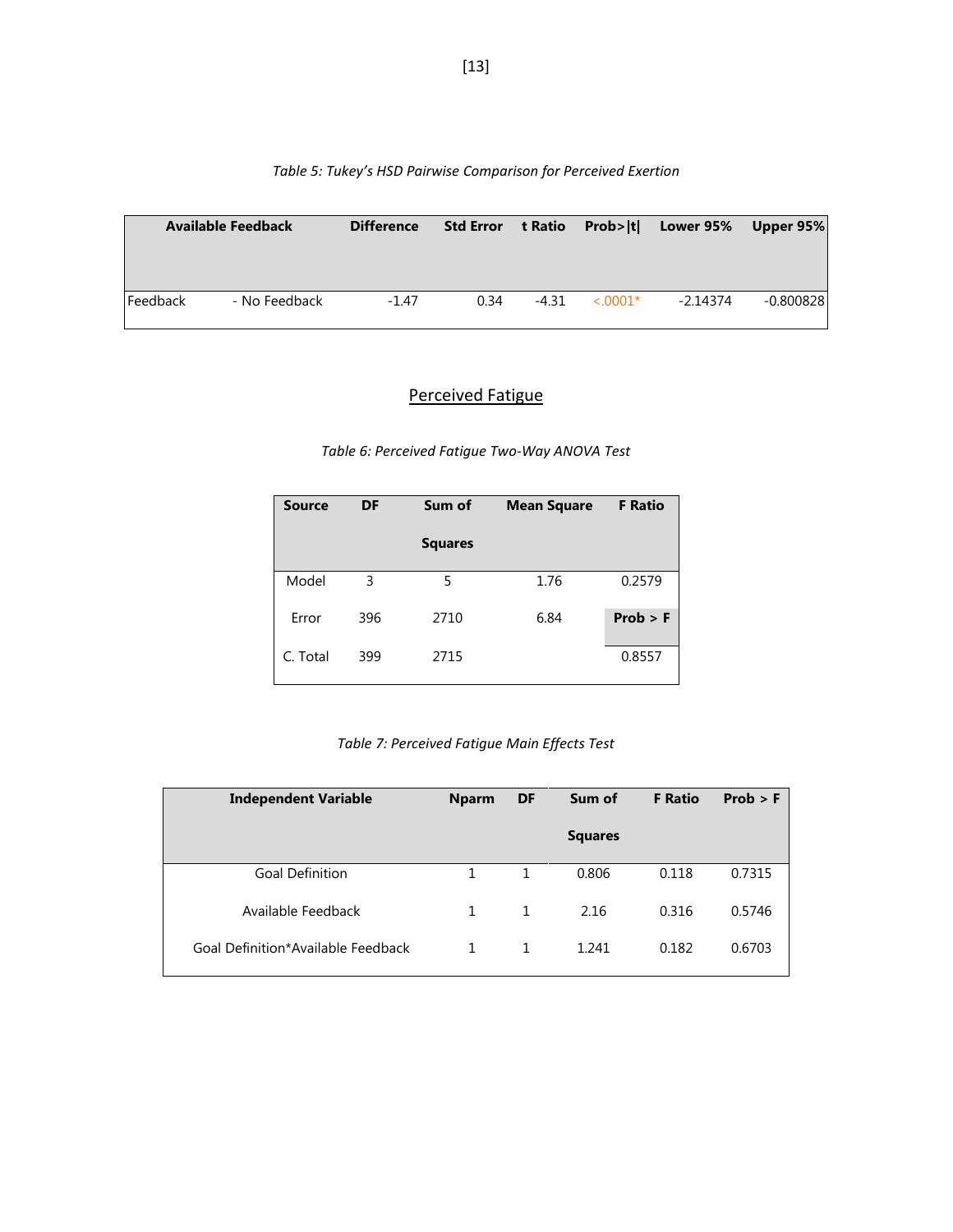# Actual Exertion

# *Table 8: Actual Exertion Two-Way ANOVA Test*

| Source   | DF | Sum of         | <b>Mean Square</b> | <b>F</b> Ratio |
|----------|----|----------------|--------------------|----------------|
|          |    | <b>Squares</b> |                    |                |
| Model    | 3  | 13             | 4.34               | 0.2471         |
| Error    | 73 | 1283           | 17.58              | Prob > F       |
| C. Total | 76 | 1296           |                    | 0.8631         |

# *Table 9: Actual Exertion Main Effect Test*

| <b>Independent Variable</b>         | <b>Nparm</b> | DF | Sum of         | <b>F</b> Ratio | Prob > F |
|-------------------------------------|--------------|----|----------------|----------------|----------|
|                                     |              |    | <b>Squares</b> |                |          |
| <b>Goal Definition</b>              |              |    | 1.88           | 0.1067         | 0.7449   |
| Available Feedback                  | 1            | 1  | 0.143          | 0.0081         | 0.9285   |
| Goal Definition *Available Feedback |              |    | 6.04           | 0.3436         | 0.5595   |

# Actual Fatigue

## *Table 10: Actual Fatigue Two-Way ANOVA Test*

| <b>Source</b> | <b>DF</b> | Sum of         | <b>Mean Square</b> | <b>F</b> Ratio |
|---------------|-----------|----------------|--------------------|----------------|
|               |           | <b>Squares</b> |                    |                |
| Model         | 3         | 3              | 0.919              | 0.6303         |
| Error         | 72        | 105            | 1.46               | Prob > F       |
| C. Total      | 75        | 108            |                    | 0.5978         |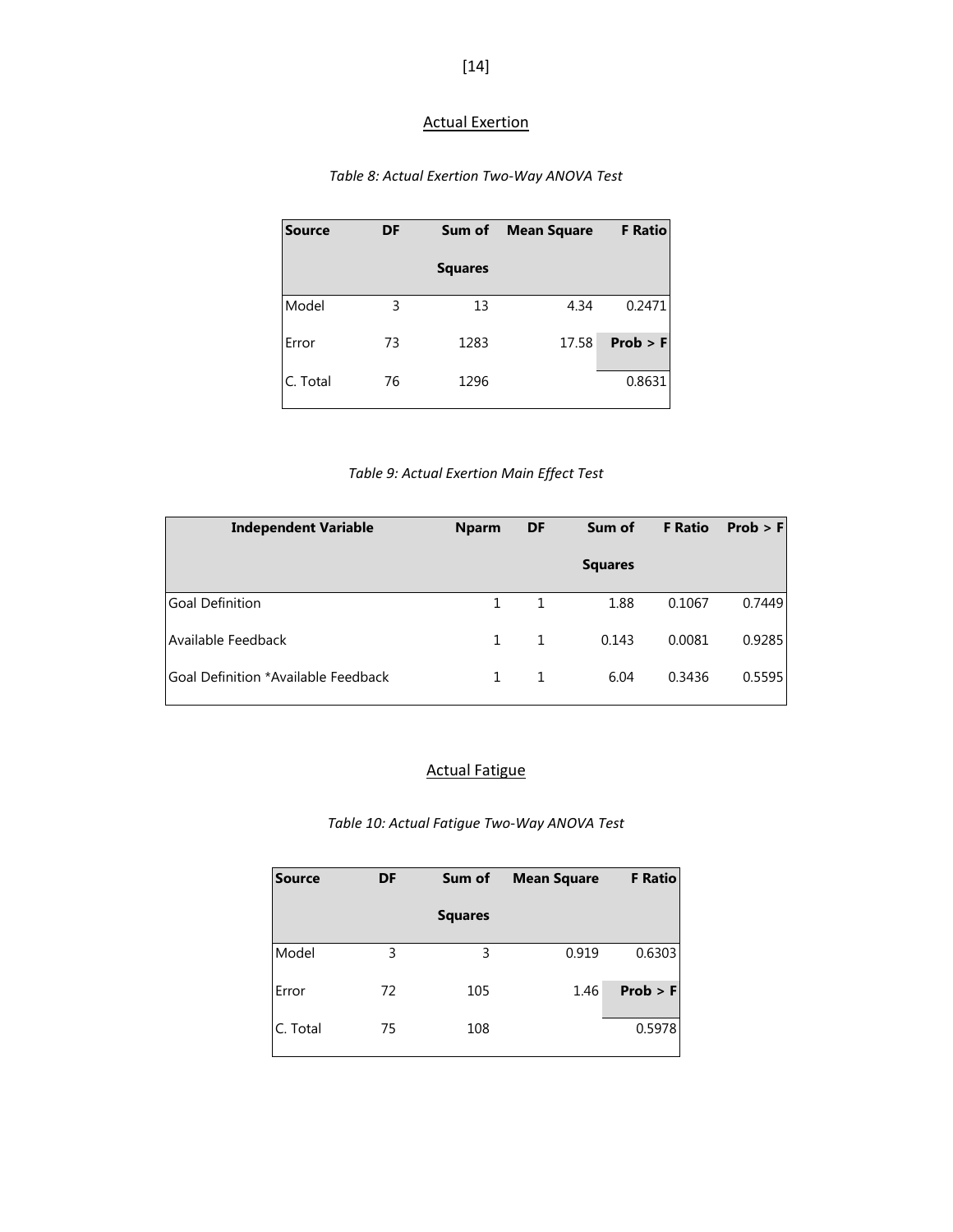| <b>Independent Variables</b>         | <b>Nparm</b> | DF           | Sum of         | <b>F</b> Ratio | Prob > F |
|--------------------------------------|--------------|--------------|----------------|----------------|----------|
|                                      |              |              | <b>Squares</b> |                |          |
| l Goal Definition                    | 1            | $\mathbf{1}$ | 0.591          | 0.4054         | 0.5264   |
| LAvailable Feedback                  | 1            | 1            | 0.577          | 0.3960         | 0.5311   |
| l Goal Definition*Available Feedback |              |              | 0.897          | 0.6156         | 0.4352   |

# *Table 11: Actual Fatigue Main Effect Test*

## **Motivation**

| <b>Source</b> | DF  | Sum of         | <b>Mean Square</b> | <b>F</b> Ratio |
|---------------|-----|----------------|--------------------|----------------|
|               |     | <b>Squares</b> |                    |                |
| Model         | 3   | 106            | 35.3349            | 4.4959         |
| Error         | 396 | 3112           | 7.8594             | Prob > F       |
| C. Total      | 399 | 3218           |                    | $0.0041*$      |

## *Table 13: Motivation Main Effects Test*

| <b>Independent Variable</b>         | <b>Nparm</b> | DF | Sum of         | <b>F</b> Ratio | Prob > F  |
|-------------------------------------|--------------|----|----------------|----------------|-----------|
|                                     |              |    | <b>Squares</b> |                |           |
| <b>Goal Definition</b>              |              | 1  | 73.0           | 9.2916         | $0.0025*$ |
| Available Feedback                  | $\mathbf{1}$ | 1  | 0.489          | 0.0622         | 0.8032    |
| Goal Definition *Available Feedback |              |    | 5.52           | 0.7018         | 0.4027    |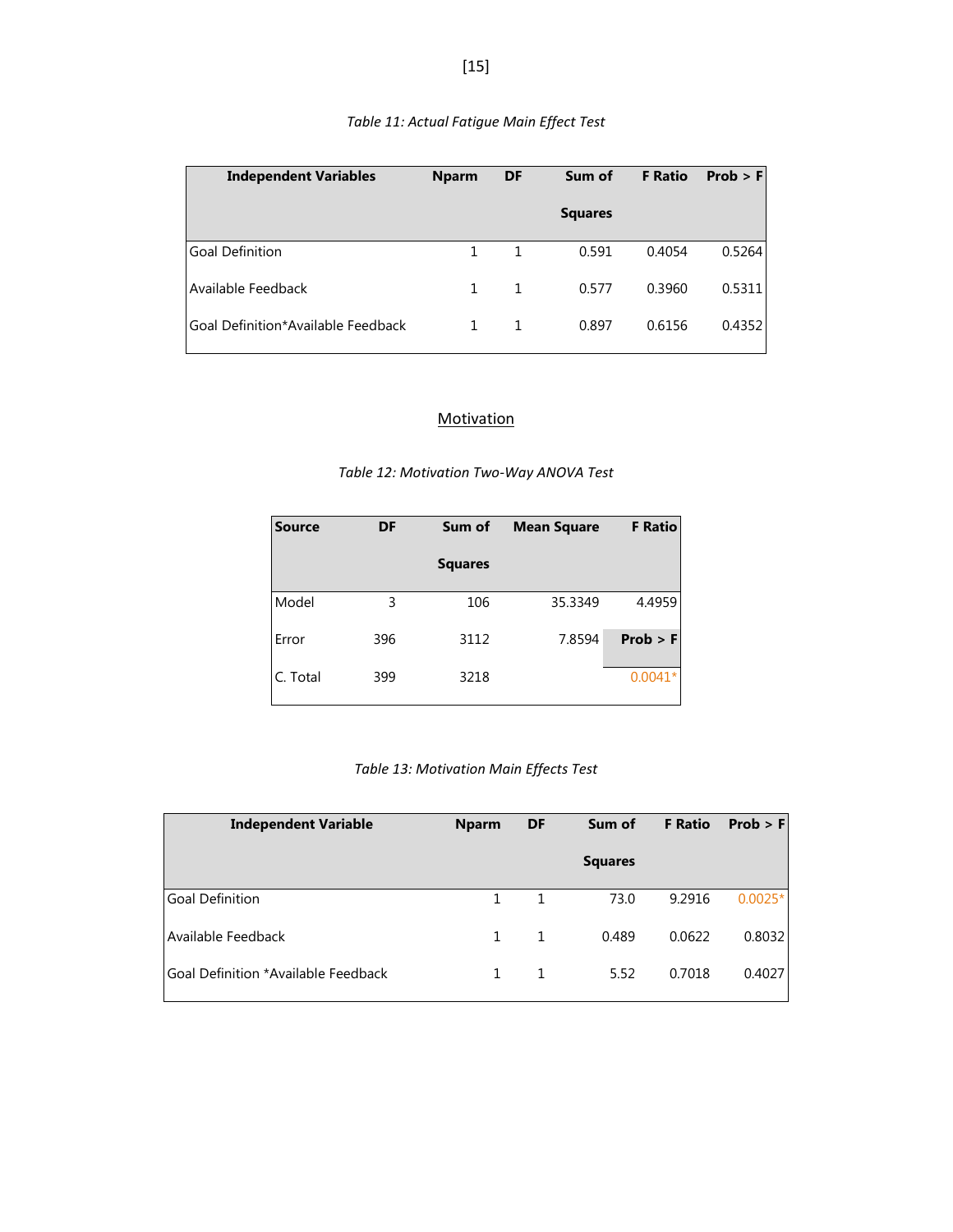| <b>Goal Definition</b> | <b>Estimate</b> | <b>Std Error</b> | <b>DF</b> | Lower 95% | Upper 95% |
|------------------------|-----------------|------------------|-----------|-----------|-----------|
| Goal                   | 5.53            | 0.211            | 396       | 5.12      | 5.95      |
| No Goal                | 4.62            | 0.212            | 396       | 4.21      | 5.04      |

| Table 14: Motivation Least Squares Means Estimates |  |
|----------------------------------------------------|--|
|----------------------------------------------------|--|

*Table 15: Tukey's HSD Pairwise Comparison for Motivation*

|      | <b>Goal Definition</b> | <b>Difference</b> |       |      |           | Std Error t Ratio Prob> t  Lower 95% Upper 95% |      |
|------|------------------------|-------------------|-------|------|-----------|------------------------------------------------|------|
| Goal | No Goal                | 0.912             | 0.299 | 3.05 | $0.0025*$ | 0.324                                          | 1.50 |

### Post Hoc

*Table 16: Cohen's D and Effect Size*

| <b>Dependent Variable</b> | <b>Main Effect Factor</b> | <b>Effect Size</b> | Cohen's D | Interpretation    |
|---------------------------|---------------------------|--------------------|-----------|-------------------|
| Motivation                | <b>Goal Definition</b>    | 0.172              | 0.349     | Small             |
| Perceived Exertion        | Available Feedback        | 0.231              | 0.475     | Small to Moderate |

# **Chapter 5:Discussion**

The evidence suggests that neither feedback nor having a goal increases actual exertion.

Similarly there is no indication that goal definition or availability of feedback decreases actual fatigue or perceived fatigue. The lack of change of actual exertion likely comes from the definition of the goal which was to "bike as hard as you can......". If participants truly completed what was requested, there should not be a significant difference between the groups. Actual fatigue likely did not show any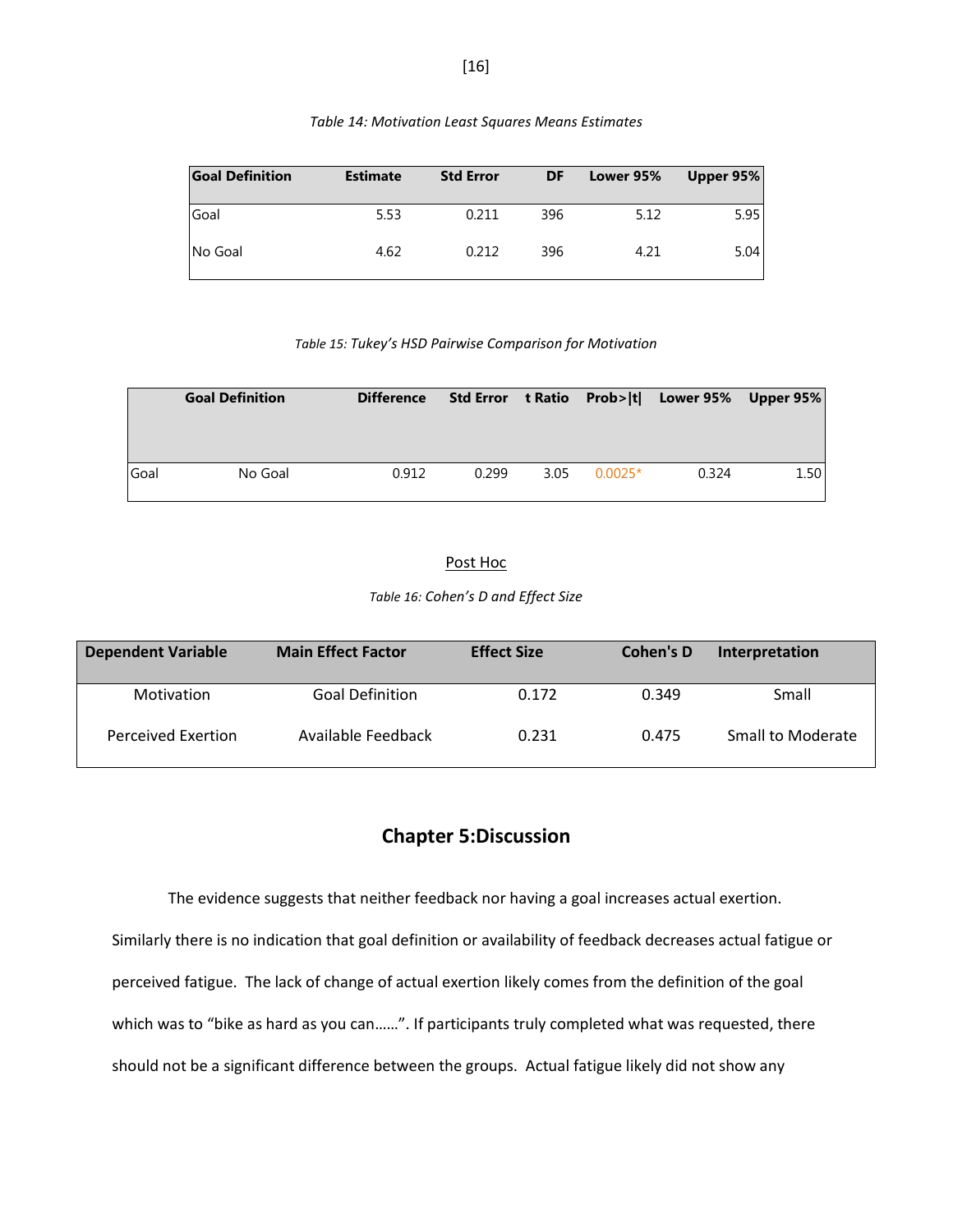difference due to the agility drill and/or duration was not sensitive enough to find the fatigue that existed.

The availability of feedback suggest that feedback lessens the amount of perceived effort that people feel they are putting forth. Historically it was believed that when people were motivated they would try harder and increase their effort, but this study does not support this belief. Instead the evidence supports that when participants can see their performance they tend to recognize when performance drops. This may give a limiting factor to their self-reported exertion. When feedback was given participants began to feel the anaerobic burn as muscles became fatigued or tired, and this required more conscience effort to overcome and maintain a pace. As the task continued they could see the decrease in speed which would act to counter balance this increased effort due to fatigue. When feedback ceased, participants cannot see what their pace or speed is, then this takes away from the guilt of going slower on perceived exertion, and in turn they only realize the conscience effort it takes to overcome the fatigue. This is why when feedback is absent there appears to be an increase in perceived exertion.

It appears that a well-defined goal increases motivation, in line with the self-determination theory of motivation. The increase in motivation though did not support the idea that increase motivation decreases perceived fatigue. This is in part that in this task, a more aerobic/anaerobic definition of fatigue was used rather than the sensation of feeling sleepy where a correlation was found (Ahsberg & Gamberale, 1998).

## **Chapter 6: Conclusion**

When designing work it is apparent that simply applying a goal to a task will not improve a worker or athlete's performance, instead progress feedback is also required to increase performance. Upon the evidence shown here, it would be recommended that every coach before a game or two days

[17]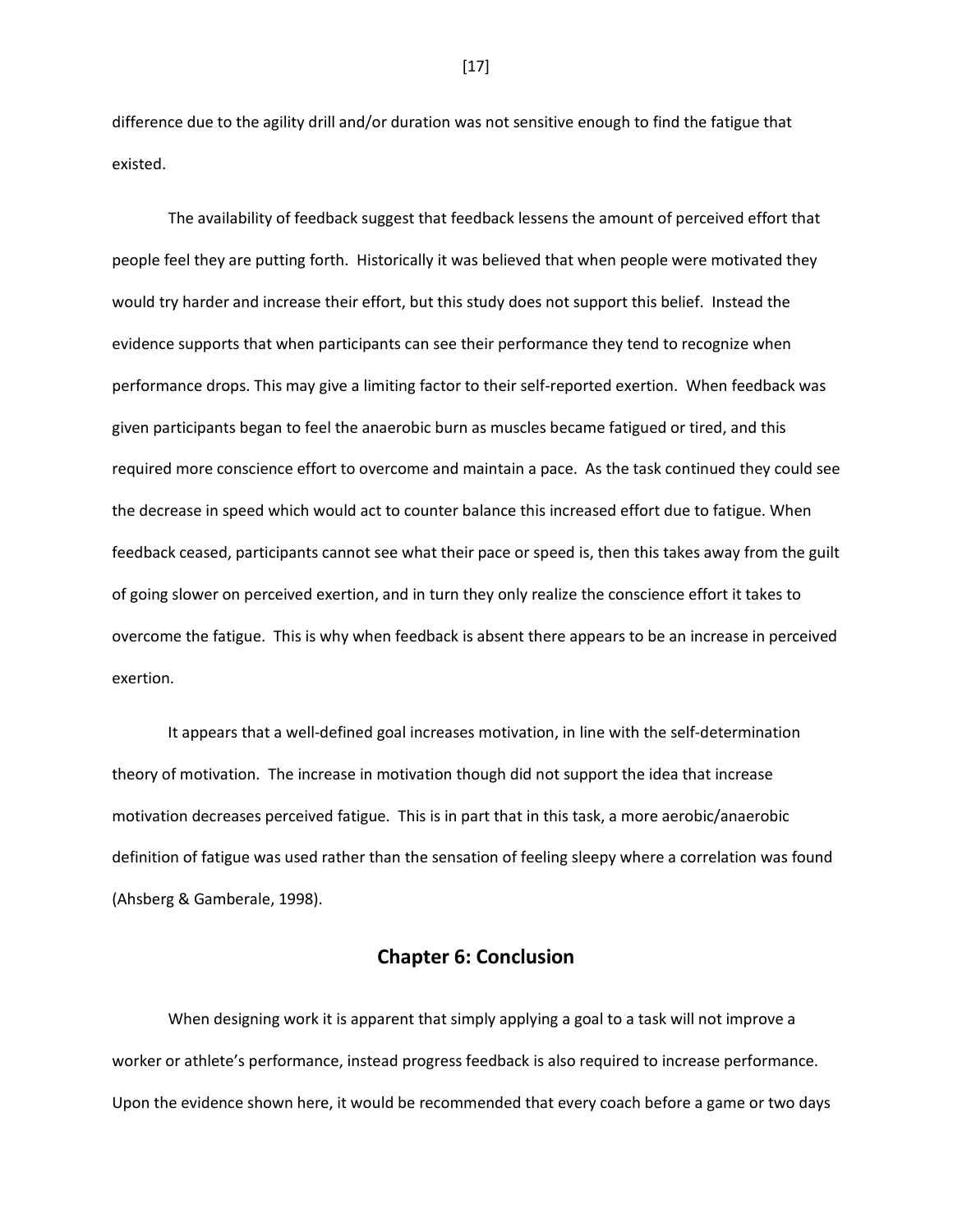before a game for conditioning never give them feedback on how long they will spend conditioning. Many coaches say that this method makes the athletes "mentally tough", but also scientifically it is a good practice.

In agreeance with making the athletes toughen up mentally by making them push themselves for each additional exercise without knowing the end. They perceive themselves as working harder without causing additional fatigue to their muscles. This in theory would push the athletes farther in their perceived exertion, without increasing actual exertion. Since theoretically there is less actual exertion to get athletes game ready, they should have a shorter recovery time to have fresh legs for the upcoming game.

## **Chapter 7: Future work**

Although, this study was limited, there were interesting significant findings. It would be interesting to see how these findings transfer from the theoretical working world to the actual working world. Similarly, this study had a fairly short duration (roughly 10-min/visit) to accommodate a student's busy schedule, which could amount to the small effect sizes. One area of future work would be to increase the duration of the experiment to see if the effects scale (i.e. what happens when participants bike for 4 miles or 30 minutes).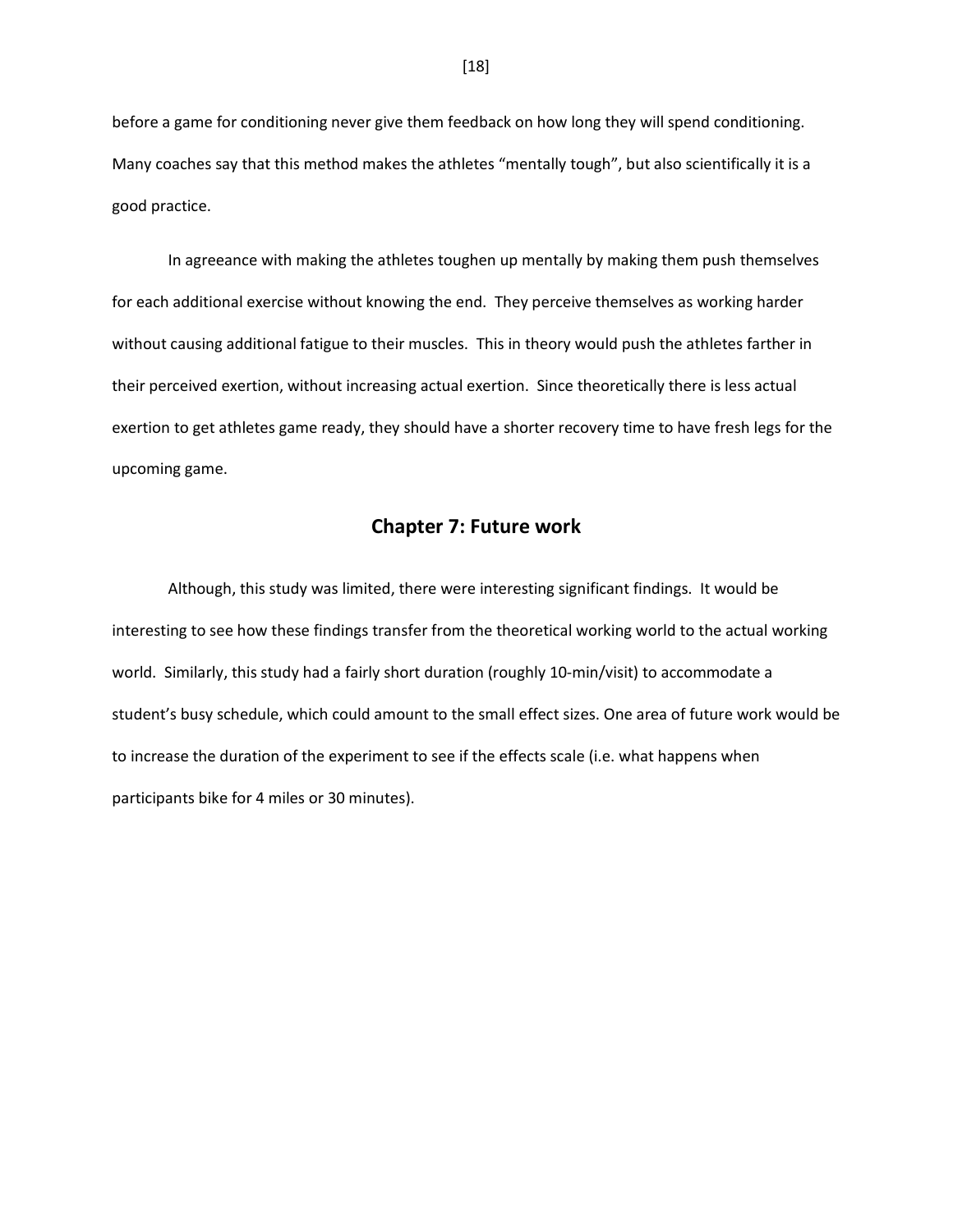#### **References**

- Åhsberg, E., & Gamberale, F. (1998). Perceived fatigue during physical work: an experimental evaluation of a fatigue inventory. *International Journal of Industrial Ergonomics*, 21(2), 117-131.
- Borg, G. A. (1962). *Physical performance and perceived exertion* (pp. 1-63). Lund: Gleerup.
- Bryan, J. F., & Locke, E. A. (1967). Goal Setting As a Means of Increasing Motivation. *Journal of Applied Psychology*, 51(3), 274–277. doi:10.1037/h0024566
- Bryan, J. F., & Locke, E. A. (1967). Goal Setting As a Means of Increasing Motivation. *Journal of Applied Psychology*, 51(3), 274–277. doi:10.1037/h0024566
- Burton, K., & Hughes, C. (2012, May). A Study of Motivation: How to get your employees moving. *SPEA Honors Thesis Spring 2012*.
- Couper, M. P., Traugott, M. W., & Lamias, M. J. (2001). Web survey design and administration. *Public Opinion Quarterly,* 65, 230–253.
- Crawford, S. D., Couper, M. P., & Lamias, M. J. (2001). Web surveys: Perception of burden. *Social Science Computer Review*, 19, 146–162.
- Currell, K., & Jeukendrup, A. (2008). Validity, Reliability and Sensitivity of Measures of Sporting Performance. *Sports Med*, 297-316.

Deci, Edward L., and Richard M. Ryan. *Intrinsic motivation*. John Wiley & Sons, Inc., 1975.

Deci, E. L., and R. M. Ryan. "Intrinsic motivation and Selfdetermination in human behaviour." (1985).

- Deci, E. (1971). Effects of externally mediated rewards on intrinsic motivation. *Journal of Personality and Social Psychology*, 105-115.
- Earle, F., Hockey, B., Earle, K., & Clough, P. (2015). Separating the effects of task load and task motivation on the effort–fatigue relationship. *Motivation and Emotion*, *39*(4), 467-476
- Florey, L. L. (1968). Intrinsic motivation: the dynamics of occupational therapy theory. *The American journal of occupational therapy: official publication of the American Occupational Therapy Association*, *23*(4), 319-322.
- Heerwegh, D., & Loosveldt, G. (2006). An experimental study on the effects of personalization, survey length statements, progress indicators, and survey sponsor logos in web surveys. *Journal of Official Statistics*, 22, 191–210.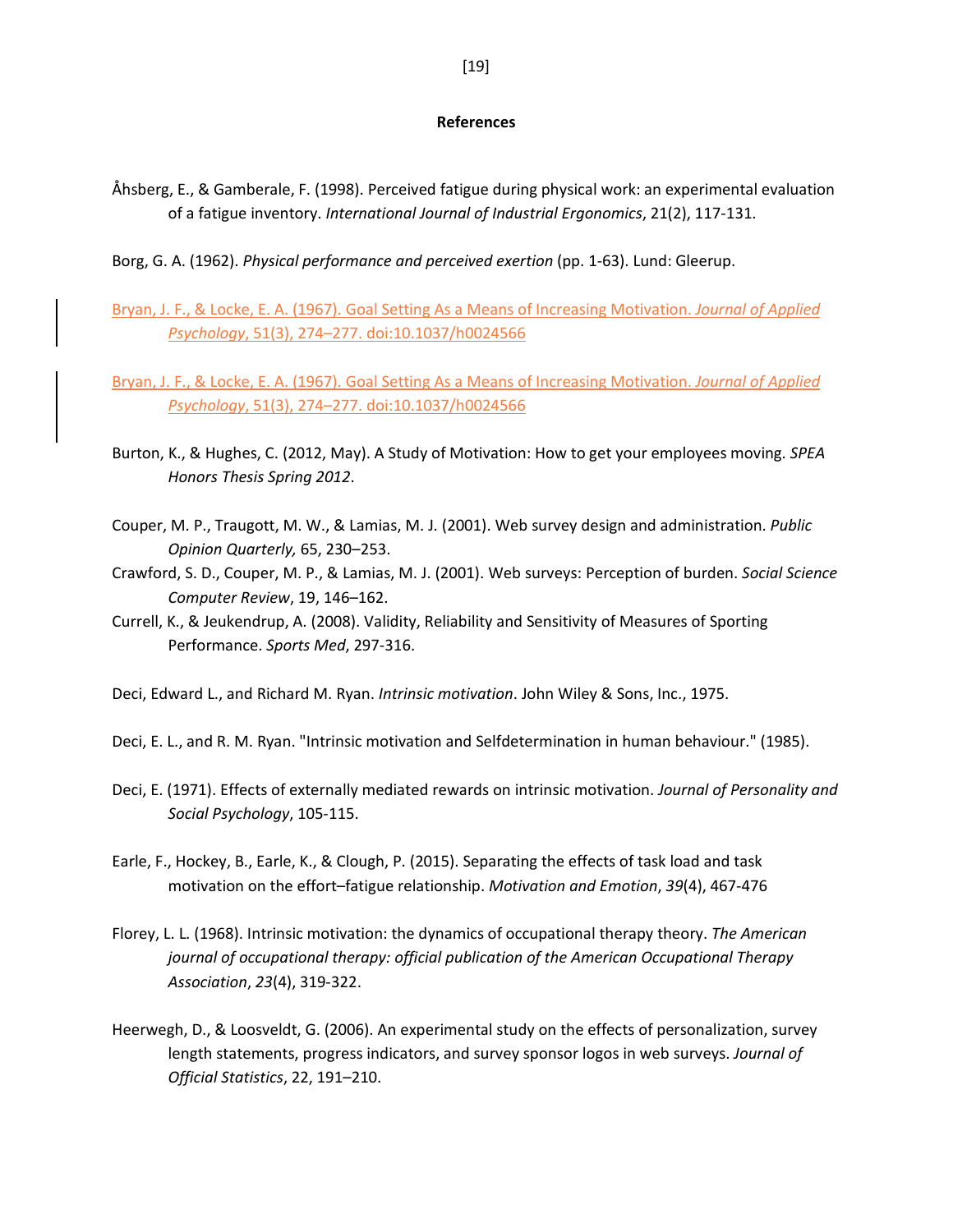- Kircher, M. A. (1984). Motivation as a factor of perceived exertion in purposeful versus non-purposeful activity. *American Journal of Occupational Therapy*, *38*(3), 165-170. 1969
- Lepper, M. R., Greene, D., & Nisbett, R. E. (1973). Undermining children's intrinsic interest with extrinsic reward: A test of the" over justification" hypothesis. *Journal of Personality and social Psychology*, *28*(1), 129.
- Lim, H. A., Miller, K., & Fabian, C. (2011). The effects of therapeutic instrumental music performance on endurance level, self-perceived fatigue level, and self-perceived exertion of inpatients in physical rehabilitation. *Journal of music therapy*, 48(2), 124-148.

Locke, E. a, & Latham, G. P. (1985). The application of goal setting to sports. Journal of Sport Psychology, 7, US, www.

Locke, E. A. (1996). Motivation through conscious goal setting. *Applied and Preventive Psychology*, 5(2), 117–124. doi:10.1016/S0962-1849(96)80005-9

- Lonsdale, C., Hodge, K., & Rose, E. A. (2008). The Behavioral Regulation in Sport Questionnaire (BRSQ): Instrument development and initial validity evidence. *Journal of Sport & Exercise Psychology*, *30*(3), 323.
- Martin, K., Thompson, K. G., Keegan, R., Ball, N., & Rattray, B. (2015). Mental fatigue does not affect maximal anaerobic exercise performance. *European journal of applied physiology*, *115*(4), 715- 725.
- Molanorouzi, K., Khoo, S., & Morris, T. (2015). Motives for adult participation in physical activity: type of activity, age, and gender. *BMC public health*,*15*(1), 1.
- Ntoumanis, N. (2001). A self-determination approach to the understanding of motivation in physical education. *British journal of educational psychology*, *71*(2), 225-242.
- Ryan, R. M., & Deci, E. L. (2000). Intrinsic and extrinsic motivations: Classic definitions and new directions. *Contemporary educational psychology*, *25*(1), 54-67.

Ryan, R.M., & Deci, E. L. (2000). Self-Determination Theory and the Facilitation of Intrinsic Motivation, Social Development, and Well-Being. *American Psychologist* , 55(1), 68-78.

Strecher, V. J., Seijts, G. H., Kok, G. J., Latham, G. P., Glasgow, R., DeVellis, B., … Bulger, D. W. (1995). Goal setting as a strategy for health behavior change. *Health Education Quarterly*, 22(2), 190– 200. doi:10.1177/109019819502200207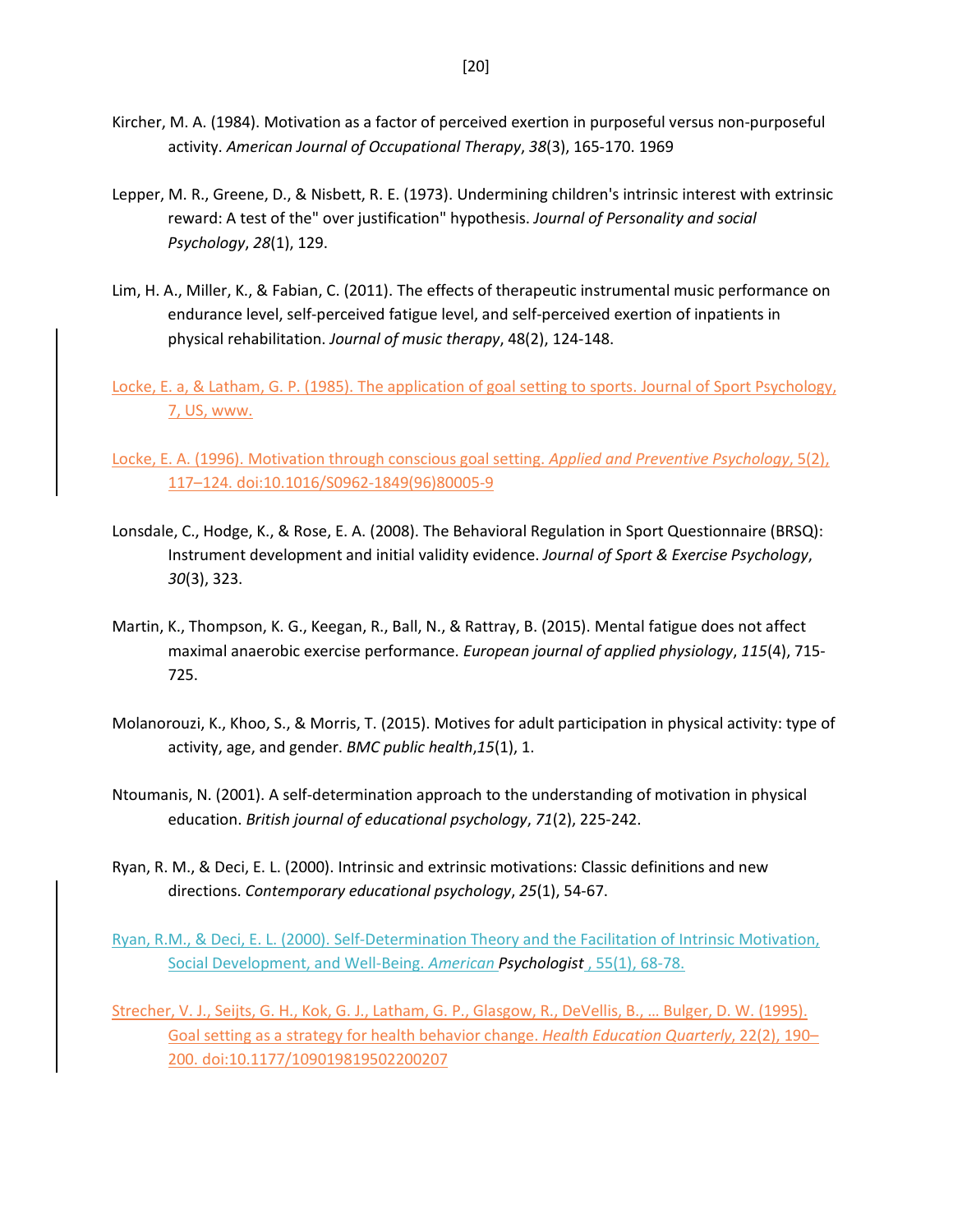Vallerand, R. J., Edward, D. L., & Ryan, R. M. (2013n.d.). Validation of the revised sport motivation scale (SMS-II). *Psychology of Sport and Exercise*, 14(3), 329-341. Intrinsic Motivation in Sport.

- Vallerand, Robert J., Luc G. Pelletier, Marc R. Blais, Nathalie M. Briere, Caroline Senecal, and Evelyne F. Vallieres. "The Academic Motivation Scale: A measure of intrinsic, extrinsic, and amotivation in education."*Educational and psychological measurement* 52, no. 4 (1992): 1003-1017.
- Warburton DE, Nicol CW, Bredin SS. Health benefits of physical activity: the evidence. Can Med Assoc J. 2006;174(6):801–9.
- Ting Yan, Frederick G. Conrad, Roger Tourangeau, and Mick P. Couper."Should I Stay or Should I go: The Effects of Progress Feedback, Promised Task Duration, and Length of Questionnaire on Completing Web Surveys"*International Journal Public Opinion Res* first published online December 15, 2010 doi:10.1093/ijpor/edq046